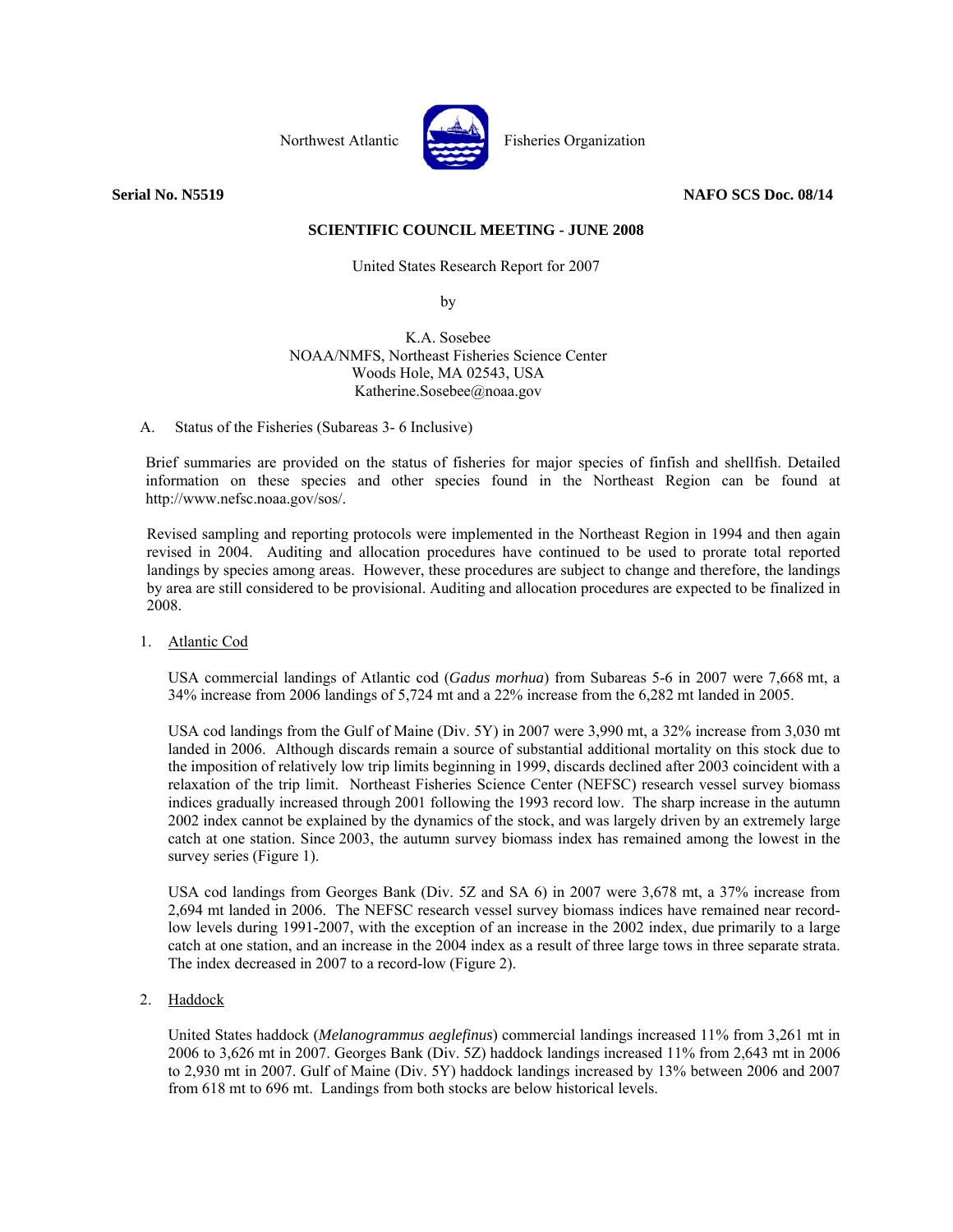Research vessel survey biomass indices increased in 2007 for both the Georges Bank and Gulf of Maine stocks (Figures 3 and 4). Stock biomass of Georges Bank haddock has increased sharply in recent years due to the exceptional 2003 year class. Gulf of Maine stock biomass has decreased from a recent high in 2000 as the strong 1998 year class has experienced both natural and fishing mortality.

## 3. Redfish

USA landings of Acadian redfish (*Sebastes fasciatus*) increased by 58% from 499 mt in 2006 to 787 mt in 2007. Research vessel survey biomass indices have increased since 1996 (Figure 5) and are currently comparable to the levels in the 1960s. The initial increase in abundance first detected in 1996 was due to improved survival of fish from the 1991 and 1992 year classes. By 2004, the population age structure had broadened to include abundant year classes from 1992 through 2000 (ages 4 through 12). Stock biomass has remained high due to growth and survival of these year classes, as well as the 1984, 1985 and 1986 cohorts. Survey biomass indices since 2003 are among the highest observed in the survey series.

## 4. Pollock  $(4VWX + 5 \text{ stock})$

USA landings of pollock (*Pollachius virens*) increased by 38% from 6,067 mt in 2006 to 8,371 mt in 2007. Research vessel survey indices have reflected a moderate increase in pollock biomass in Subarea 5 from the mid-1990s through 2005 (Figure 6). In 2006 and 2007, however, the biomass indices declined sharply, to values last observed in the late 1990s.

5. White Hake

USA landings of white hake (*Urophycis tenuis*) decreased by 10% from 1,700 mt in 2006 to 1,532 mt in 2007. Research vessel survey indices declined during the 1990s and increased in 2000 and 2001 due to good recruitment of the 1998 year class. The indices subsequently declined through 2005, but increased slightly in 2006 and 2007 (Figure 7).

## 6. Yellowtail Flounder

USA landings of yellowtail flounder (*Limanda ferruginea*) decreased 10% from 1,939 mt in 2006 to 1,753 mt in 2007. Research vessel survey indices suggest that the Georges Bank stock (Div. 5Z, E of 69E) is at a moderate biomass level, while the Southern New England-Mid Atlantic stock (Div. 5Z W of 69E and SA 6) remains low (Figures 8 and 9).

# 7. Other Flounders

USA commercial landings of flounders (other than yellowtail flounder) from Subareas 3-6 in 2007 totaled 9,416 mt, 22% lower than in 2006. Summer flounder (*Paralichthys dentatus*) (48%), winter flounder (*Pseudopleuronectes americanus*) (28%), witch flounder (*Glyptocephalus cynoglossus*) (11%), American plaice (*Hippoglossoides platessoides*) (11%), and windowpane flounder (*Scophthalmus aquosus*) (2%) accounted for virtually all of the 'other flounder' landings in 2007. Compared to 2006, commercial landings in 2007 were higher for windowpane flounder (95%) but lower for winter flounder (-3%), American plaice (-10%), summer flounder (-29%) and witch flounder (-42%). Research vessel survey indices in 2007 increased for summer flounder, witch flounder and winter flounder and decreased for American plaice and windowpane flounder (Figures 10-14).

8. Silver hake

USA landings of silver hake (*Merluccius bilinearis*) increased by 8% from 5,564 mt in 2006 to 6,007 mt in 2007. Research vessel survey biomass indices for the Gulf of Maine - Northern Georges Bank stock varied without trend between 1985 and 1997, sharply increased in 1998 and have since declined (Figure 15). Survey indices for the Southern Georges Bank - Mid-Atlantic stock declined between 1989 and 1996, remained very low during 1997-2000, and have since increased and remained at levels last observed in the 1980s (Figure 16).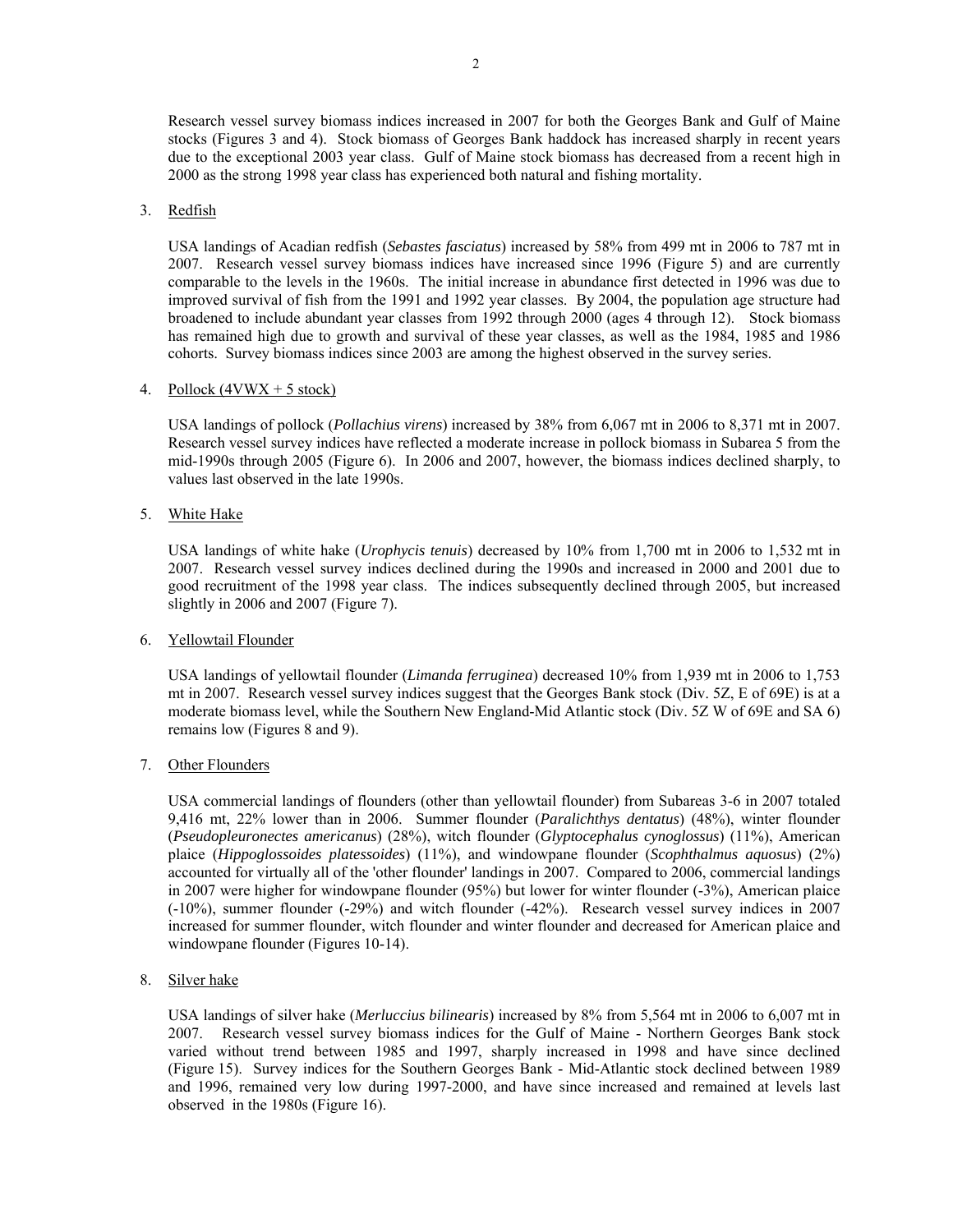## 9. Red Hake

USA landings of red hake (*Urophycis chuss*) decreased 2% from 456 mt in 2006 to 448 mt in 2007. Landings have remained low since 1980. Research vessel survey biomass indices for the Gulf of Maine - Northern Georges Bank stock increased steadily after the early 1970s, markedly declined in 2004-2005, and have since been slightly higher (Figure 17). Indices for the Southern Georges Bank - Mid-Atlantic stock, however, continue to remain low (Figure 18) despite low landings.

## 10. Atlantic Herring

Total USA landings of Atlantic herring (*Clupea harengus*) declined 22% from 102,186 mt in 2006 to 80,213 mt in 2007. Commercial landings from Georges Bank decreased 39 % from 16,229 mt in 2006 to 9,845 mt in 2007. The spring survey index markedly increased in the 1990s, sharply declined in 2000, and has since ranged between 1.5-3.0 kg/tow (Figure 19). Spawning biomass of the coastal stock complex has increased since 1982 and is currently stable at about 1 million mt. Stock size has increased due to both strong recruitment and reduced fishing mortality on both adult and juvenile herring

#### 11. Atlantic Mackerel

USA commercial landings of Atlantic mackerel (*Scomber scombrus*) decreased 57% from 56,627 mt in 2006 to 24,295 mt in 2007. Recreational catch declined 46% from 1,631 mt in 2006 to 882 mt in 2007. Spring survey indices increased steadily during the 1990s and have averaged 8.7 kg/tow during 2000-2007 (Figure 20). Spawning stock biomass in 2005 was estimated at 2.3 million mt. Stock rebuilding since 1981 has resulted from very low fishing mortality rates and the recruitment of several good year classes (1982, 1999, and 2003).

## 12. Butterfish

USA landings of butterfish (*Peprilus triacanthus*) increased 21% from 545 mt in 2006 to 662 mt in 2007. Research vessel survey biomass indices increased during the late 1970s, fluctuated during the 1980s, were below the long-term average during 2001-2005, increased in 2006, and declined in 2007 to a time series low (Figure 21).

## 13. Squids

USA landings of northern shortfin squid (*Illex illecebrosus*) during 2007 totaled 9,022 mt, 35% lower than in 2006 (13,944 mt). The NEFSC autumn survey relative abundance index in 2007 declined from the record high value in 2006 (Figure 22)

USA landings of longfin inshore squid (*Loligo pealeii*) in 2007 totaled 12,268 mt, 23% lower than in 2006 (15,907 mt). The NEFSC autumn survey abundance index in 2007 was only slightly lower than the recordhigh 2006 index (Figure 23).

## 14. Sea Scallops

USA sea scallop (*Placopecten magellanicus*) landings in 2007 were 26,403 mt (meats), about the same as 2006, and over twice the long-term (1957-2007) average. Nearly 36% (9,382 mt) of the 2007 landings was harvested from Georges Bank, while 62% (16,460 mt) was from the Mid-Atlantic. Since 2000, most of the annual landings have come from the Mid-Atlantic region, except in 2006. By contrast, during 1957-1999, most USA sea scallop landings were harvested from Georges Bank.

Research vessel survey indices in 2007 showed modest declines in sea scallop biomass on both Georges Bank and the Mid-Atlantic, but biomass in both regions remained high by historical standards (Figures 24 and 25). Most of the scallop biomass on Georges Bank is in groundfish closed areas, which have also been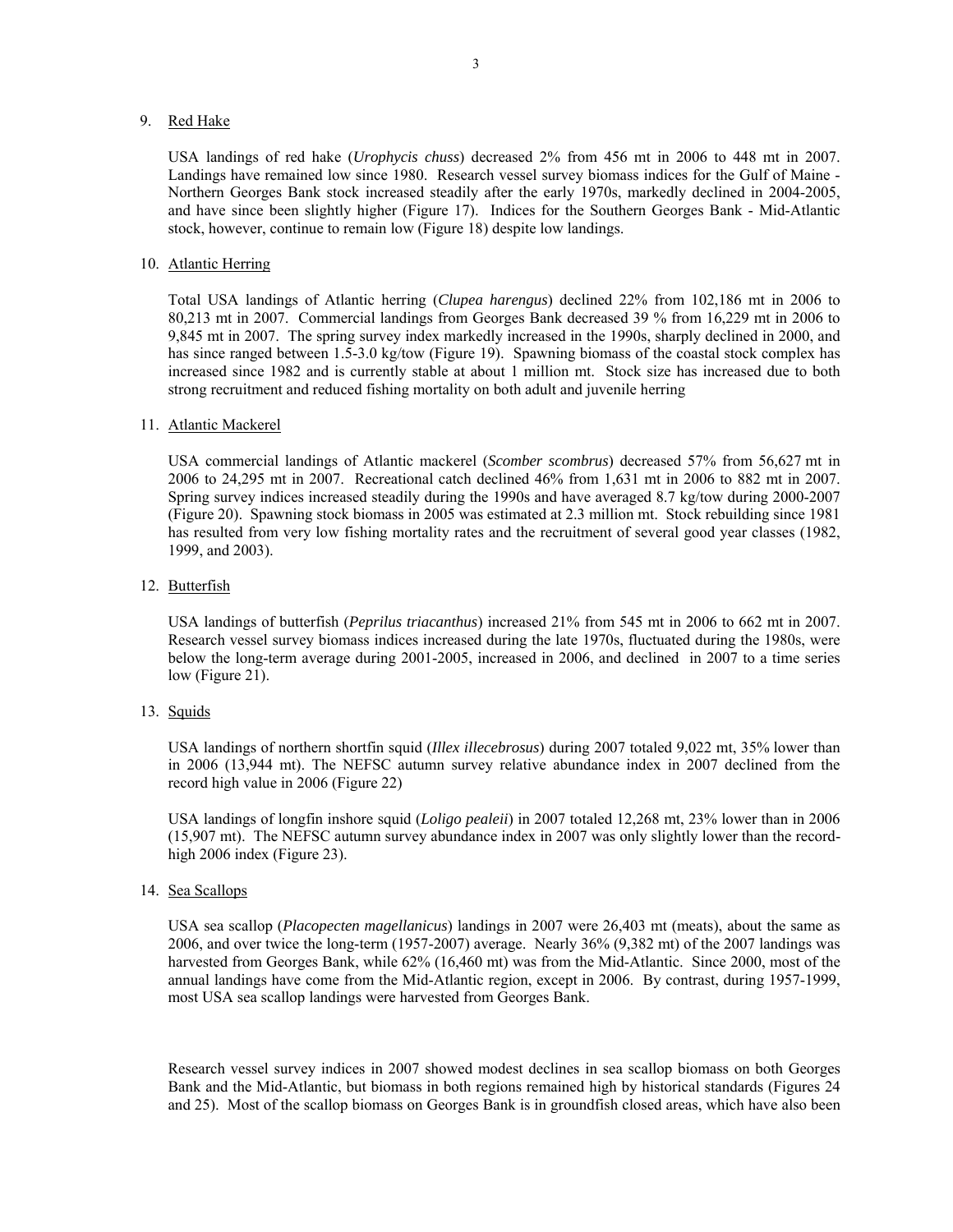closed to scallop fishing for most of the time since 1994. In the Mid-Atlantic region, most of the scallop biomass is in a rotational area off of New Jersey and Delaware (the Elephant Trunk area), which was closed in 2004 and reopened to sea scallop fishing in 2007. Nearly 7,500 mt of scallop meats were harvested from the Elephant Trunk area in 2007 and the 2008 scallop harvest from this area is expected to exceed 10,000 mt. Recruitment in 2007 was about average on Georges Bank and in the Mid-Atlantic area.

## 15. Small Elasmobranchs

USA landings of spiny dogfish (*Squalus acanthias*) increased by 25% from 2,249 mt in 2006 to 2,807 mt in 2007. Survey indices, which are highly variable, generally declined from the early 1990s through 2005 but increased sharply in 2006 and remained high in 2007 (Figure 26).

USA landings of skates (most still landed as unclassified) increased by 17% between 2006 and 2007 from 16,135 mt to 18,826 mt. The landings are sold as wings for human consumption and as bait for the lobster fishery. Research survey biomass indices for winter skate (*Leucoraja ocellata*) peaked in the mid-1980s (Figure 27) and subsequently declined possibly due to an increase in the directed fishery in the 1990s. During the 1990s, the indices were stable at an intermediate level, but have declined in the last few years. Little skate (*Leucoraja erinacea*) survey indices have generally fluctuated without trend (Figure 28). Survey indices for barndoor skate (*Dipturus laevis*) declined precipitously in the mid-1960s, remained very low through the late-1980s, and subsequently increased to about the same level as in the mid-1960s (Figure 29). Thorny skate (*Amblyraja radiata*) survey indices have declined over the entire time series and are currently near record lows (Figure 30). Survey indices for smooth skate (*Malacoraja senta*) are highly variable but exhibited a decline in the early part of the time series and have been generally stable for the last 20 years (Figure 31). Indices for both clearnose skate (*Raja eglanteria*) and rosette skate (*Leucoraja garmani*) generally increased over the time series although the indices for clearnose skate have declined in the past five years (Figures 32 and 33).

## B. Special Research Studies

# 1. Environmental Studies

# a) Hydrographic Studies

A total of 1,809 CTD (conductivity, temperature, depth) profiles were collected on Northeast Fisheries Science Center (NEFSC) cruises during 2007. Of these, 1,745 were obtained in NAFO Subareas 4 and 5. The CTD data were processed and archived in an ORACLE database accessible at: http://www.nefsc.noaa.gov/epd/ocean/MainPage/index.html. Reports of oceanographic conditions using these data are available at ftp://ftp.nefsc.noaa.gov/pub/hydro/cruise\_rpts/2007/. Similar reports have been issued annually since 1991.

The Environmental Monitors on Lobster Traps (eMOLT) project continues to collect hourly bottom temperatures from nearly 100 fixed locations in the Gulf of Maine and on the Southern New England Shelf. Lobstermen have been securing internally-recoding temperature probes to their traps since 2001. Data are typically downloaded once per year, but efforts are underway to telemeter data for each haul. Monitoring inter-annual changes in bottom temperature is the primary focus of the project, although salinity and current flow data have also been collected. For more information and data access, visit "http://emolt.org".

## b) Plankton Studies

During 2007, zooplankton community distribution and abundance were monitored using 706 bongo net tows taken on ten surveys. Each survey covered all or part of the continental shelf region from Cape Hatteras northeastward through the Gulf of Maine. The Ship Of Opportunity Program (SOOP) completed six transects across the Gulf of Maine from Cape Sable, NS to Boston, and eleven transects across the Mid-Atlantic Bight from New York to the Gulf Stream.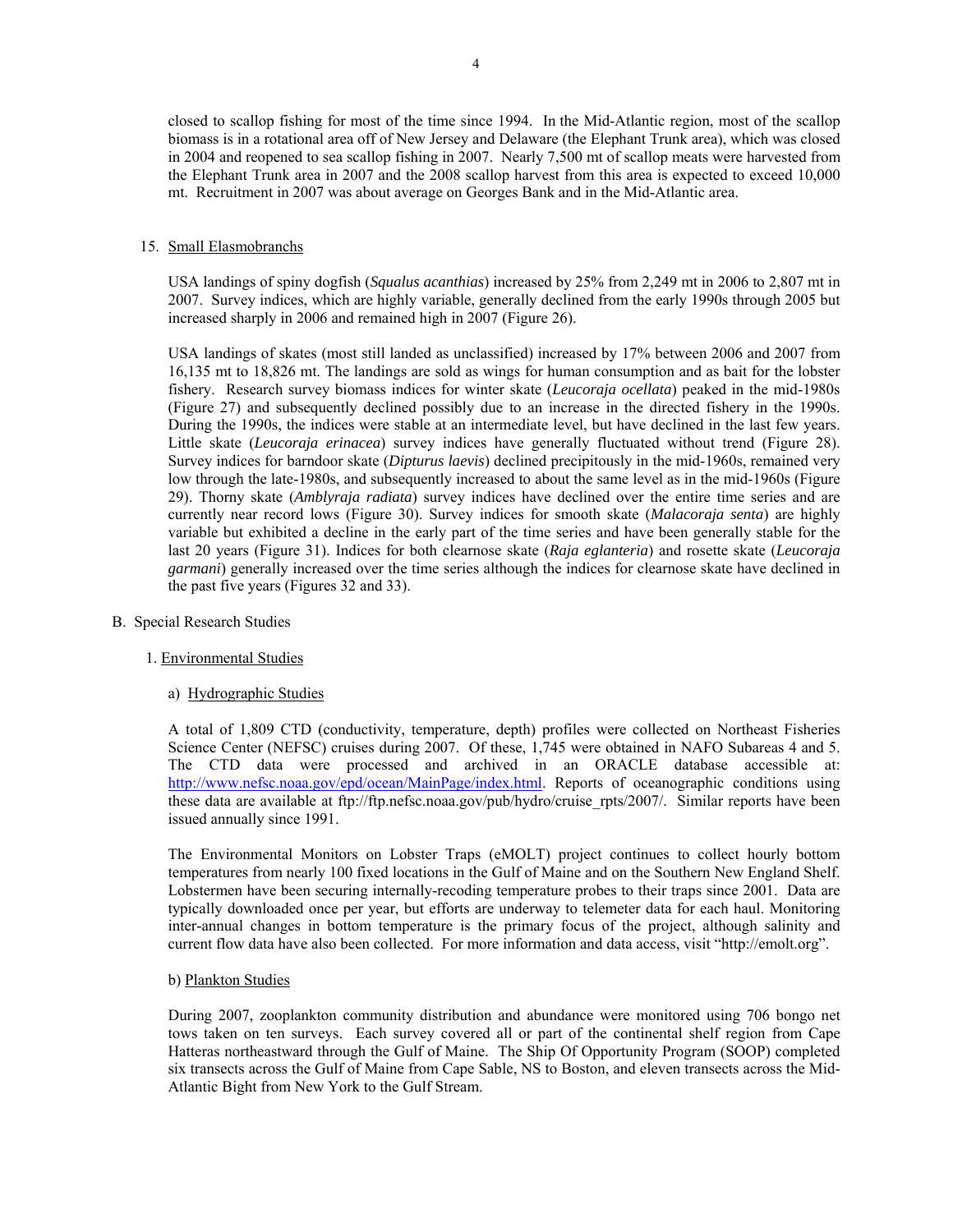## c) Benthic Studies

The NEFSC's James J. Howard and Woods Hole laboratories, working with the U. S. Geological Survey and University of Rhode Island, continued studies (begun in 1999, with some aspects earlier) to characterize habitats and fish-habitat relationships and to determine habitat effects of mobile fishing gears in New England and Mid-Atlantic waters. A July 2007 cruise was conducted on Georges Bank with four objectives: (1) determine distribution of invasive colonial tunicate *Didemnum vexillum* on northern Georges Bank gravel habitat both inside and outside the Closed Area II Habitat Area of Particular Concern (HAPC); (2) document relationships to other ecosystem components and substrates; (3) collect tunicate specimens for further study [including DNA analysis] and collect near-bottom water samples in tunicate areas; and (4) continue monitoring recovery and productivity of untrawled gravel habitats in the HAPC on northeastern Georges Bank. Samples were obtained by dredging, trawling, and the use of the USGS SEABOSS video/camera vehicle.

In an area outside of the Closed Area II HAPC (where dense tunicate colonies have been found since 2003) intense bottom fishing appears to have fragmented, but not killed the tunicate colonies. Percent cover was reduced compared with 2006, probably in response to bottom fishing. Bottom substrates inside Closed Area II had a higher percent cover of *D. vexillum*, and numerous tunicate colonies occurred in the dredge and otter trawl samples. The positive association between *D. vexillum* and the polychaetes, *Nereis* and *Harmothoe* noted in previous years continued to be recorded in this area. These worms, commonly found burrowing between the tunicate colonies and the pebble and shell substrate, are hypothesized to be protected from fish predation by the presence of the tunicate. Trawl catches in these two areas were dominated by haddock and longhorn sculpin, respectively. Tunicate fragments were observed in stomachs of haddock and winter flounder. Samples of *D. vexillum* were preserved (formalin, alcohol, freezing) for taxonomic, genomic, and chemical analyses. The invasive tunicate was not seen at any of the dredge stations on the Canadian side of Georges Bank, although small colonies of the native *Didemnum albidum* were found in the dredge samples. These samples were also preserved in ethanol for subsequent DNA analysis and in formalin for morphological identification. A new undisturbed area was found in the HAPC, just inside of the US border. This area lacked *D. exillum*, but had a high cover of emergent epifauna (hydroids, bryozoans, and sponges), and exhibited an unusually high concentration of haddock. Aside from a voucher sample of sessile invertebrates, no biological sampling was performed in this area.

A March 2007 cruise to the Hudson Canyon area (off New Jersey) was undertaken to: (1) identify overwintering habitats of juvenile seasonal migrant fish species (black sea bass, scup, sea robins); (2) collect acoustic bottom data to create maps of two habitat areas of interest; and (3) evaluate the occurrence of tropical /subtropical species as indicators of climate change. Sampling with a 2 m beam trawl yielded few juvenile seasonal migrants from canyon rim habitats, where these migrants were found in a previous winter; only northern sea robins were caught. It is suspected that the unusual winter weather in 2007 caused other seasonal migrant species to alter their overwintering habitat locations. Species composition of winter beam trawl samples were similar to those obtained in summer and fall, but small spider crabs (*Euprognatha rastellifera*) and rose shrimp (*Parapenaeus politus*) were far more abundant than in previous cruises. The latter is a large-bodied shrimp not now actively fished, but of potential commercial interest. It is not clear whether this is a normal seasonal pattern or a result of the unusually warm winter. The presence of beds of deepwater cup corals (*Dasmosmilia lymani*) and sponges (primarily *Myxilla incrustans*) along the rim of Hudson Canyon detected on previous cruises was confirmed. Beam trawling yielded three tropical/subtropical decapod shrimp species not previously reported north of Cape Hatteras (*Mesopenaeus tropicalis, Solenocera atlantidis, Processa profunda*), including one species (*P. profunda*) with gravid females, indicating local reproductive activity. Several other southern species, mostly decapod shrimps and crabs, have been found in the vicinity of Hudson Canyon since the start of the Hudson Canyon program in 2001. While none of these species was numerically important in catches, such incidences may prove a good indicator of climatic change. Two habitat areas of interest were successfully mapped utilizing single beam sonar, clarifying uncertainties raised by previous mapping efforts. One area was a steep-sided ravine that cut down the side of the canyon wall and probably harbored deepwater coral habitat. The other area was characterized by long, shallow linear trenches (probably relict iceberg scour marks) that contained substantial quantities of monkfish.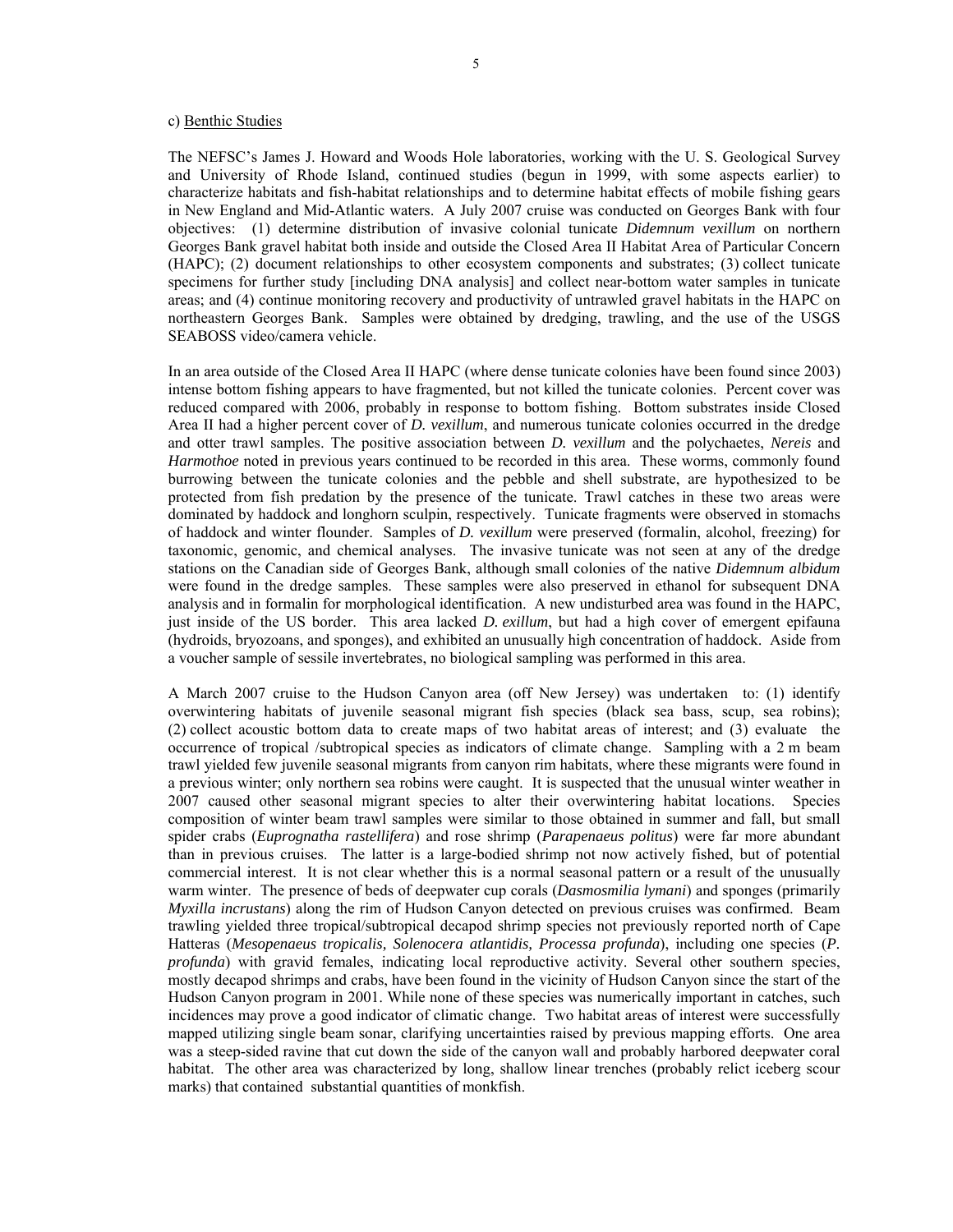Inshore studies continued on habitat requirements of resource species and on fishing gear impacts on habitat. In an area supporting a winter dredge fishery for blue crabs, *Callinectes sapidus*, effects of a commercial crab rake on beds of amphipod tubes and other habitat features are being documented. The dredging removes the tubes, but the amphipod populations become rapidly reestablished. Other ongoing projects involve: (1) examining the relationships between springtime weather patterns and bivalve recruitment over the past two decades; and (2) synthesizing information on the biology, ecology and fisheries for the bay scallop, *Argopecten irradians*. The Milford Laboratory has initiated a cooperative research project with the East Coast Shellfish Research Institute and commercial shellfish growers to investigate interactions between shellfish cultivation methods and habitat. Mechanical harvesting of oysters and clams using dredges clearly affects the benthic community. What is not clearly known is the extent of the impacts and if there are subsequent positive ecological services provided by shellfish cultivation. In a multiyear effort, the Milford Laboratory will review existing literature, collect observations from the shellfish industry and the environmental community, and conduct field experiments to address this issue. Effects of mechanical bottom dragging of oyster gear, clam harvesting using hydraulic jets, and hand raking will be evaluated. All sampling will be minimally invasive and have little or no effect on ongoing culture activities. Results of this study should shed new light on how aquacultural practices affect habitat ecology and help to find ways for minimizing potential effects.

## 2. Biological Studies

#### a) Fish Species

Flatfishes: The roles of the environment and of parentage to offspring quality and viability are important for a thorough understanding of recruitment patterns as well as the aquacultural potential of a species. We are analyzing data from an experiment conducted in during 2005-06 on winter flounder, *Pseudopleuronectes americanus*. The experiment was designed to evaluate the relative contributions of paternal, maternal, and thermal contributions to early life-history traits of their offspring. Responses were scored from embryonic development through larval life and into juvenile life-stage, culminating with gender expression. Preliminary analyses of these data show the relative ranking of families (sib-groups) in regards to their growth and developmental rates to change with the environment. Such environmental dependency affects the notion of preferred or optimal phenotype in nature or aquaculture because such a determination will depend on the environmental context.

Spatial time series analyses were conducted to examine synchrony in the fluctuations of age-0 winter flounder (*Pseudopleuronectes americanus*) production in 19 Southern New England (SNE) coastal nurseries over the past 30 years. During 1990 to 2004, nursery production was synchronized at scales up to  $\sim$ 200 km, based upon spatial trends in cross-correlations of first differenced age-0 abundance time series. However, sliding window analysis of 1975-2005 time series data collected in six nurseries ≤55 km apart in northern SNE indicated that synchrony increased from low to high values in the early 1990s. Synchrony in production also increased among three nurseries  $\leq$  65 km apart in southern SNE from 1984 to 2004. These results indicate that interannual fluctuations in nursery production became synchronized at coarser spatial scales throughout SNE during the 1990's. This coarsening of the spatial scale of control of winter flounder nursery production was coincident with an increase in the frequency of springs with warm temperatures believed to negatively affect early life history processes. Spatial synchronization of winter flounder nursery ground production may have destabilized age class structure and population dynamics in the region.

Gadids: Field and laboratory research continues on Atlantic tomcod, *Microgadus tomcod*, a locally abundant inshore gadid of the Northeastern USA and Eastern Canada. Tomcod have a 1-yr life cycle, is an important forage fish, and serves as a sentry of habitat and fish community health in the Hudson River Estuary (New York / New Jersey, USA). Two concurrent projects on tomcod are underway that address ecological and toxicological themes. Regarding the ecological theme, estimates are being obtained for: (1) maternal effects on offspring quality; (2) ontogenetic rates of eggs, larvae, and juveniles; (3) time of settlement, behavioral transitions with respect to habitat structure, and movement of juveniles in nature; and (4) risk of predation. Regarding the toxicological theme, three source populations – Hudson River, Shinnecock Bay (Long Island, New York) and Miramichi River (New Brunswick, Canada) that differ in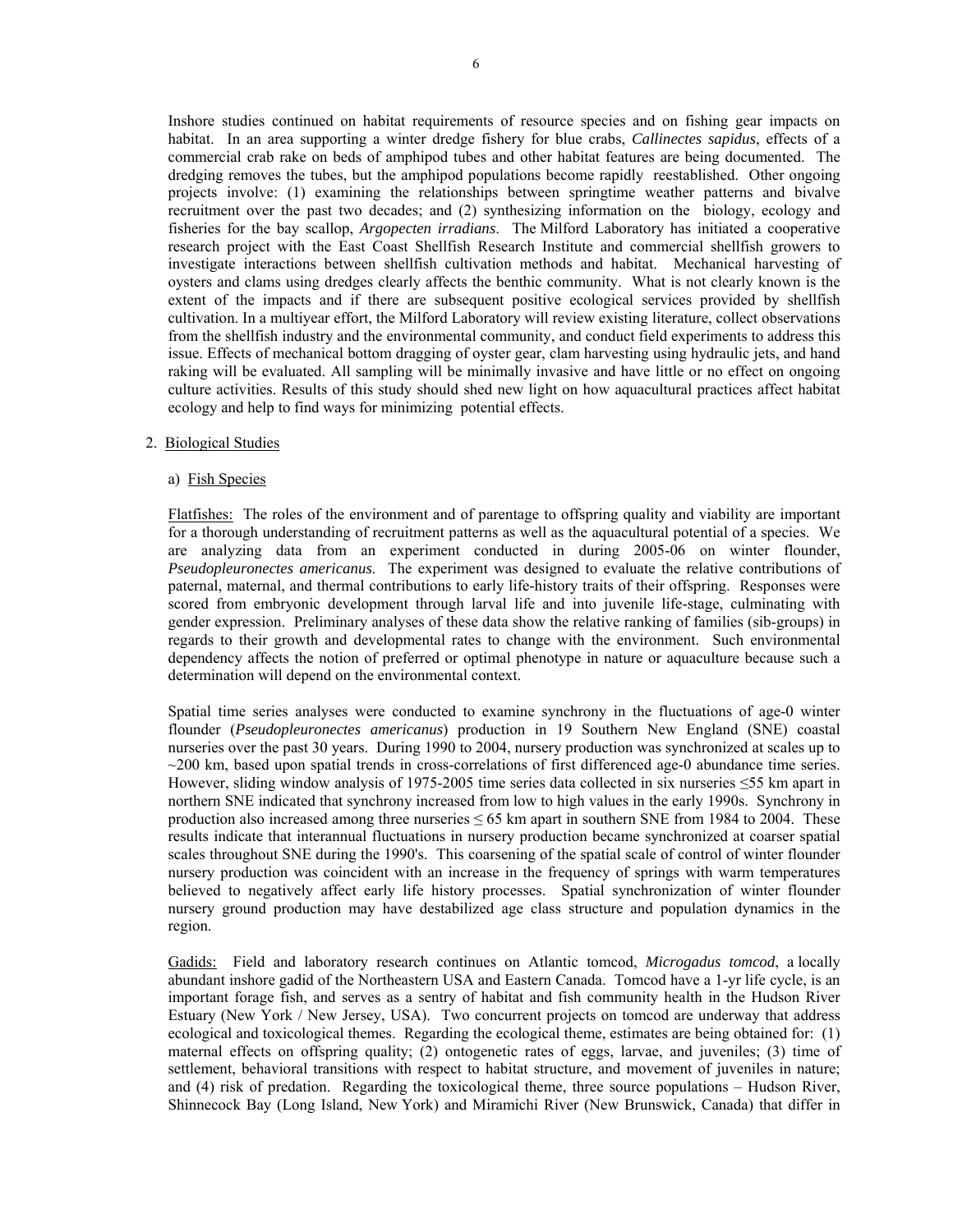contaminant histories are being compared with respect to: (1) uptake and depuration rates of dioxin and locally occurring (Hudson River) congeners of PCBs; (2) sublethal toxic responses to graded doses of local PCBs congeners using captive  $(F_1$  and  $F_2)$  tomcod populations; and (3) interactions between environmental stressors, i.e., PCBs and high summer temperatures. The toxicological work in 2007-08 also includes an assessment of the combined effects of PAHs and PCBs on ecologically relevant toxic endpoints. Collaborations in 2007-08 with colleagues at New York University and at University of Maryland Eastern Shore include evaluating the incidence of tumors in laboratory-reared  $F_1$  juveniles exposed as embryos to combinations of PAHs and PCBs, and larvae/juveniles exposed to PCBs via contaminated brine shrimp as food. We also continued an assessment of effects of nanoparticles on tomcod early life-stages in order to get a measure of effects of type and dose of commonly manufactured nanoparticles.

Weakfish: Field collections and laboratory processing are continuing in a recruitment study of weakfish, *Cynoscion regalis*. The thrust of this work is to: (1) describe the demographic structure of spawners in the local system (Hudson River estuary and nearby coastal waters, New York/New Jersey); (2) investigate the pattern of mortality of young-of-the-year based on hatching dates and growth rates derived from otolith microstructure; and (3) evaluate whether differences in survival are related to maternal sources of variation in the timing spawning and the quality of eggs. Juvenile weakfish are being evaluated for evidence of selective mortality during their first season of growth.

Hudson River Estuary Ecosystem: Field and laboratory evaluations continue in evaluating patterns of ichthyofauna abundance in the Hudson River Estuary Ecosystem and processes that affect abundance. Regular (monthly) sampling of the estuary from April through October has been conducted since 1999. These data, along with others from earlier federal projects and with ongoing surveys by state and private concerns, are being analyzed for community-wide patterns in general, and the association between target species and habitat variables in particular.

## b) Resource Survey Cruises

During 2007, personnel from the Ecosystems Surveys Branch (ESB) staged, staffed and supported the winter, spring and fall multispecies bottom trawl, northern shrimp trawl, gear experiment trawl, and gear calibration trawl surveys. Additional staff and gear support was provided for the sea scallop dredge, hydroacoustic, acoustic trials, non-ESB and cooperative surveys for a total of 269 research and charter vessel sea days. NOAA scientific staff participated on a total of 2,360 staff sea days and volunteers contributed another 744 person sea days. ESB cruises occupied 1,770 stations in an area extending from Cape Hatteras, North Carolina to Nova Scotia including the Gulf of Maine. A total of 2,580,721 length measurements were taken from 370 species during these cruises. Ecosystem survey data currently are utilized as fishery independent abundance or biomass inputs in 48 single species stock assessments and in several ecosystem dynamics modeling efforts.

Significant sampling effort was also expended in fulfilling requests from 61 NOAA and University investigators for samples or observations during various survey cruises. These efforts included 16,382 feeding ecology observations, collecting 25,871 ageing structures, and obtaining 32,812 samples or individual specimens to support ancillary shore based research.

Scientists, regional gear manufacturers, and commercial fishery stakeholders collaborated to test and utilize a new survey bottom trawling system used aboard the new fishery survey vessel, the *FSV Henry B. Bigelow*. A similar collaborative effort is currently underway to redesign the sampling dredge to be used in NEFSC sea scallop surveys, and to test this new gear in 2008. The *FSV Henry B. Bigelow* began scientific data collection operations out of Newport, Rhode Island in September 2007. Initial survey efforts have focused on the calibration of bottom trawl catchability, using standard bottom trawl survey procedures, with the *RV Albatross IV*.

## c) Age and Growth

Approximately 45,000 age determinations for 11 species of finfish were completed in 2007 by Woods Hole Laboratory staff in support of resource assessment analyses. In addition to Atlantic cod (7,072), haddock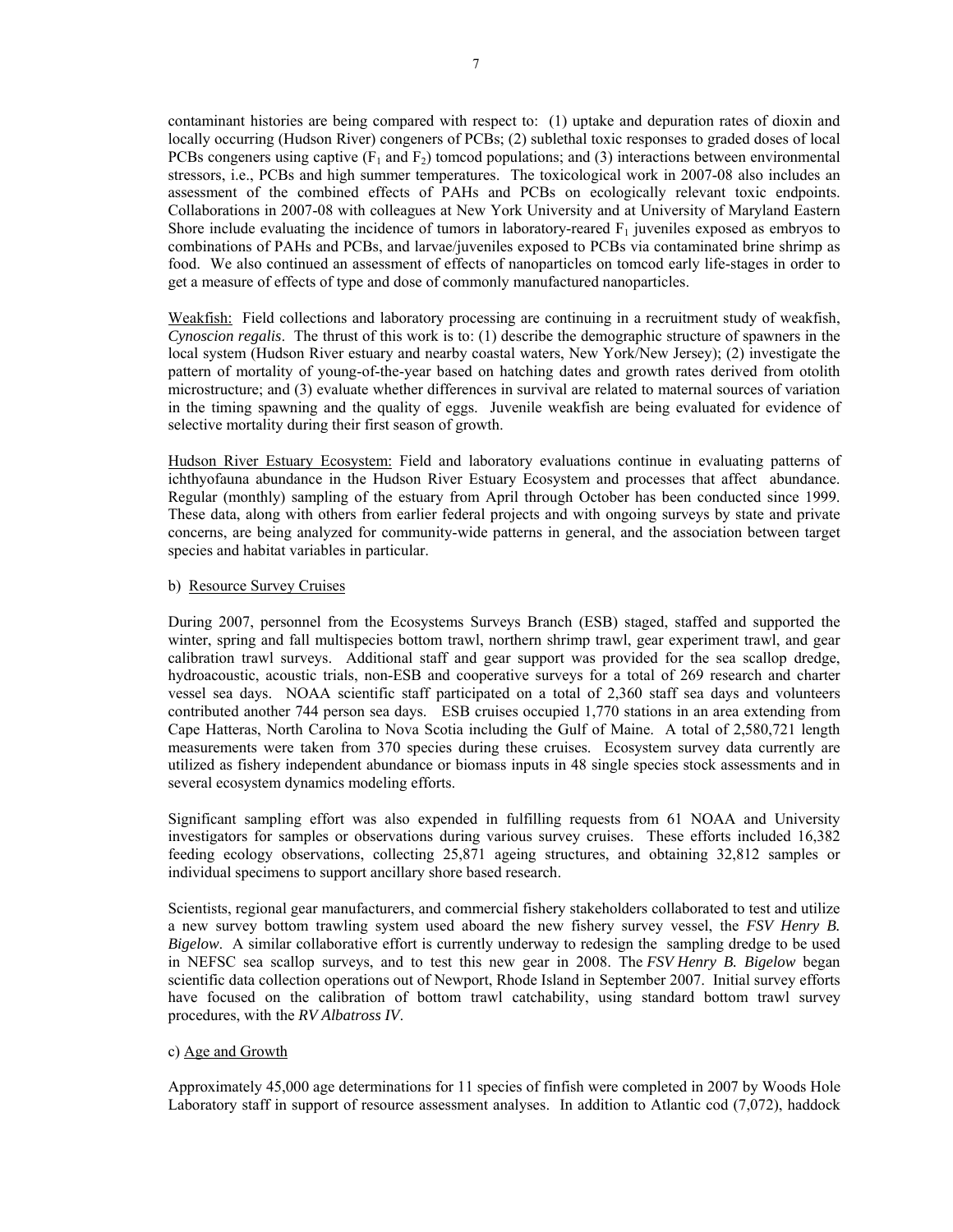(8,452), and yellowtail flounder (10,129), 5,462 summer flounder were aged. Age determinations for Atlantic herring, pollock, goosefish, Acadian redfish, witch flounder, winter flounder, and white hake totaled 13,626.

Cod and haddock age structures were exchanged with age readers from Fisheries & Oceans Canada (St. Andrews Biological Station) in a continuing effort to maintain comparability of age determinations between laboratories. The Woods Hole Laboratory continued a study with Fisheries & Oceans Canada (St. Andrews Biological Station) and Maine's Department of Marine Resources to standardize ageing methodologies among agencies and institutions ageing Atlantic herring, and to examine generic herring ageing research issues.

Research projects underway in 2007 included: (1) a broad study to enumerate current fecundity levels of multiple groundfish species; (2) histological sampling to calibrate macroscopic gonad staging performed during research vessel survey cruises; and (3) a study examining growth chronologies in Acadian redfish. A project completed in 2007 examined recent trends in mean weights-at-age and sex ratios for several flatfish species. A research project initiated in 2007 was age validation of Atlantic surfclams using sectioned chondrophores obtained from samples collected across the geographic range of the species. This study should be completed in early 2009.

## d) Food Web Dynamics

The NEFSC continued studies of trophic dynamics based on an integrated program of long-term (since 1973) monitoring and process-oriented predation studies. Modeling and analytical efforts focused on species interactions among small pelagics, flatfish, elasmobranchs, and gadids.

Food habits samples were collected on the northeastern and Mid-Atlantic continental shelf during NEFSC winter, spring, and autumn surveys. Estimates of prey volume and composition were made at sea for selected species. During the 2007 winter survey, 3,684 stomachs from 48 species were examined, while 6,303 stomachs from 54 species, and 6,136 stomachs from 59 species were examined during the spring and autumn 2007 surveys, respectively. Diet sampling emphasized small pelagics, elasmobranchs, gadids, flatfishes, and lesser known species.

The 35 year time series (1973-2007) of food habits data collected during NEFSC bottom trawl surveys continued. The majority of the time series is now available for analysis, including data from over 500,000 stomach samples. The processing of the 2007 bottom trawl survey food habits data is scheduled for completion in 2008.

Staff published several papers and reports on a wide range of trophic ecology issues in the Northwest Atlantic ecosystem. Other published papers addressed the theoretical and practical implications and implementation of ecosystem-based fisheries management. Since trophic interactions are central to food web and ecosystem considerations, research continues with respect to fish production, fisheries reference points, system-wide productivity, and essential fish habitat.

## e) Apex Predators Program

Apex Predators research focused on determining migration patterns, age and growth, feeding ecology, and reproductive biology of highly migratory species, particularly large Atlantic sharks. Members of the Cooperative Shark Tagging Program, involving over 7,000 volunteer recreational and commercial fishermen, scientists, and fisheries observers, continued to tag large coastal and pelagic sharks and provide information to define essential fish habitat for shark species in US waters in 2007. Information was received on about 5,800 tagged and 375 recaptured fish bringing the total numbers tagged to 205,800 sharks of more than 50 species and 12,425 sharks recaptured of 33 species. Identification placards for pelagic and coastal shark species were produced and distributed in collaboration with RI Sea Grant.

The bi-annual fishery independent survey of Atlantic large and small coastal sharks in US waters was conducted in spring 2007. The goals of the survey were to: (1) monitor the species composition and sizes,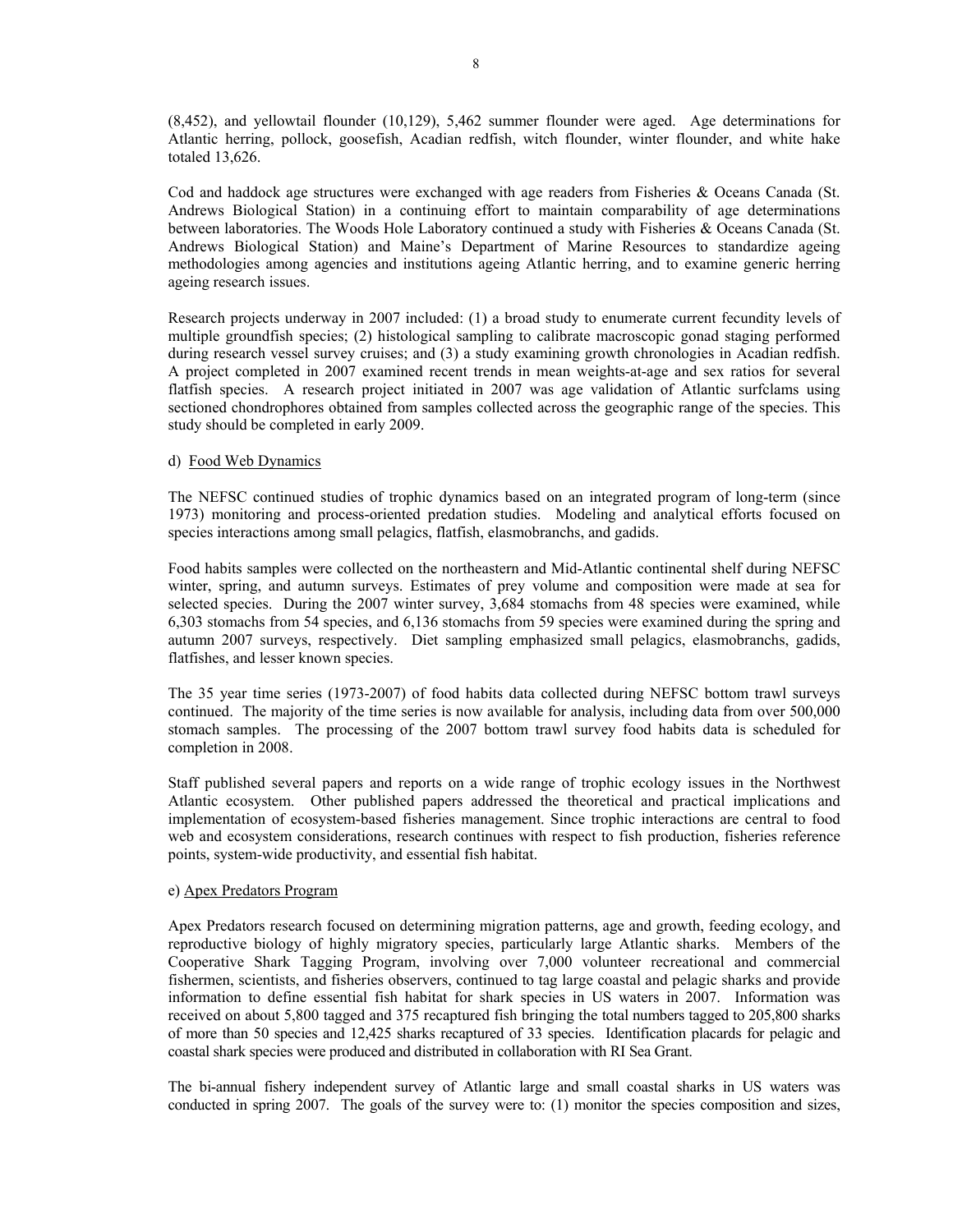distribution, and abundance of sharks in the coastal Atlantic; (2) tag and inject sharks for age validation and migration studies; (3) collect biological samples for age and growth, feeding ecology, and reproductive studies; and (4) collect morphometric data for size conversions. The time series of abundance indices from this survey are critical to the evaluation of coastal Atlantic shark species. The 2007 survey collected 457 fish (447 sharks), representing sixteen species. Sharks accounted for 98% of the total catch; sandbar sharks were the most common, followed by tiger and dusky sharks. As part of the survey, bottom longlines were set in the closed area off North Carolina. Cooperative work included deployment of electronic tags and sampling of blood, heart and other tissues for ribosomal DNA species identification marker studies and for assessing post-release survivorship.

Studies of pelagic shark biology, movements, and abundance continued in 2007. Pelagic sets were made subsequent to the coastal survey as a continuation of longline surveys for highly migratory swordfish, tunas, and sharks conducted by NMFS periodically since the 1950s. In addition, an investigation into pelagic nursery grounds was initiated with the collection of length-frequency data, biological samples, and conventional and electronic tagging of pelagic shark species as part of cooperative work with the high seas commercial longline fleet. The collaborative program to examine the biology and population dynamics of the blue shark and shortfin mako in the North Atlantic continued (in conjunction with scientists at the University of Washington and University of Rhode Island). In 2007, survival rates estimates from mark-recapture data were published for shortfin mako shark and demographic and risk analyses published for blue shark. The second year of work continued on research funded by the Large Pelagics Research Center's external grants program on habitat utilization, movement patterns, and post-release survivorship of porbeagle sharks captured on longline in the North Atlantic. This cooperative work with Massachusetts Division of Marine Fisheries (MDMF) and the University of Massachusetts resulted in the deployment 20 PSATs on porbeagles. Additional collaborative research with scientists at the Woods Hole Oceanographic Institution and the MDMF, involves the use of isotope levels in basking shark vertebrae to assess migratory behavior and ocean connectivity in this species. Other pelagic work included the continuation of a life history study of the torpedo ray with data collection and sampling for age and growth, reproduction, and food habits (part of a University of Rhode Island graduate student's master's thesis), collection of catch data and age, feeding, and reproductive samples at Northeast recreational fishing tournaments, and a manuscript completed on seal predation by sharks on Sable Island, NS, Canada (in conjunction with Zoe Lucas).

Staff participated in the Southeast Data, Assessment, and Review (SEDAR) Workshop for the assessment of the U.S. small coastal shark complex. Seven working papers were prepared summarizing small coastal species mark/recapture data, NEFSC historical longline surveys, relative abundance trends for small coastal sharks from the COASTSPAN surveys in South Carolina and Georgia, catch rate information obtained from the NMFS northeast longline surveys, relative abundance trends for Atlantic sharpnose sharks observed in the NEFSC Observer Program, and relative abundance trends for small coastal sharks caught during the University of North Carolina shark longline survey.

Habitat utilization and essential fish habitat studies of Delaware Bay sandbar sharks and sand tigers continued. These studies include investigations into sandbar shark reproductive dynamics and nursery grounds using a longline survey with a random stratified sampling plan based on depth and geographic location. The time series developed from this survey is used to estimate and monitor the relative abundance and population size of sandbar sharks in the Bay throughout the nursery season and from year to year. A study initiated in 2006, using a larger version of the longline survey gear, continued to target sand tigers and larger sandbar sharks for identifying EFH and for future stock assessment purposes. This study incorporates historical NEFSC sampling stations for comparison to pre-management abundance. Preliminary results indicate that this survey will be a successful monitoring tool for the Delaware Bay sand tiger shark population and for evaluating long-term changes in abundance and size composition. Staff also collaborated with scientists from Delaware State University and the University of Rhode Island on an automated acoustic telemetry study to quantify residence time and fine-scale habitat use of sand tiger sharks in the Bay.

## f) Marine Mammals

Small Cetaceans: Between 31 July and 30 August 2007, a joint shipboard and aerial survey was conducted from the coastline to the 2000m depth contour between Cape Hatteras, NC and the northern Bay of Fundy.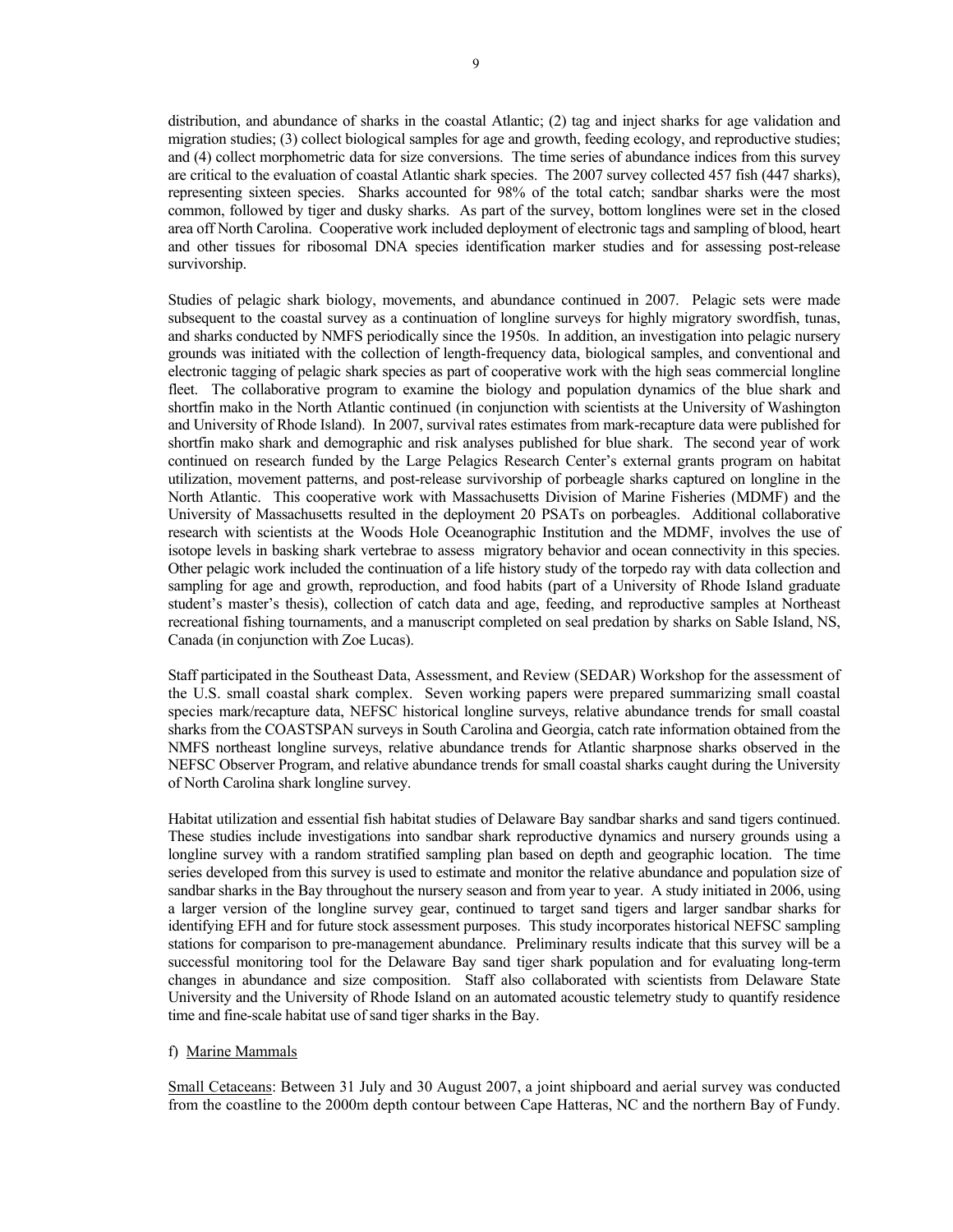The primary objective was to determine the spatial distribution and abundance of cetaceans, sea turtles, and seabirds in the region. On the shipboard survey (using the *FSV Henry B. Bigelow*), additional objectives included use of passive acoustics to record vocalizing cetaceans, and oceanographic sampling (e.g., CTD and bongo casts) to help define habitats throughout the survey region. An acoustic sensor array, containing two high-frequency elements and three medium frequency elements, was towed 200-300m behind the ship.

Incidental bycatches of cetacean, turtle, and seal species were estimated based on observed takes in commercial fisheries from Maine to North Carolina. Fisheries observed during 2007 included gill nets, otter trawls, mid-water otter trawls, mid-water pair trawls, scallop trawls, shrimp trawls, scallop dredges, clam dredges, purse seines, beach anchored gillnets, bottom longline, pound nets, and some pot and traps. Cetaceans observed taken included harbor porpoises (*Phocoena phocoena*), Risso's dolphins (*Grampus griseus*), common dolphins (*Delphinus delphis*), Atlantic white-sided dolphins (*Lagenorhynchus acutus*), and pilot whales (*Globicephala sp.).* To support Atlantic Take Reduction Teams (e.g., harbor porpoise, coastal bottlenose dolphin, and Atlantic trawl teams), the observer data were investigated to identify environmental factors, fishing practices, or gear characteristics associated with the bycatches.

Large Cetaceans: During 19 July - 9 August 2007, investigators a marine mammal survey was conducted in the Gulf of Maine using the R/V *Delaware II*. Most survey effort focused on oceanographic sampling of known North Atlantic right whale (*Eubalaena glacialis*) habitats (i.e., the northern edge of Georges Bank, the southwest part of Georges Bank, and Roseway Basin). Other objectives included humpback whale (*Megaptera novaeangliae*) photo-ID, and pilot whale biopsy and photogrammetric work.

A joint NEFSC / Woods Hole Oceanographic Institution right whale tagging and habitat sampling survey was conducted in May 2007 to investigate right whale foraging ecology in the Great South Channel area off Massachusetts, USA. This was the fourth consecutive year of this joint project.

The North Atlantic Right Whale Sighting Survey (NARWSS) is a NMFS program dedicated to identifying and documenting the locations of right whales off the northeastern United States. Four primary types of surveys were flown in 2007: (1) broadscale; (2) focused surveys in the Great South Channel (GSC) Critical Habitat; (3) focused surveys over potential and realized Dynamic Area Management (DAM) closure zones; and (4) focused surveys in a designated Navy bombing range located over Cashes Ledge, referred to as W-104B. Broadscale surveys were flown along systematic east-west tracklines, which covered all Federal waters west of the Hague Line (from south of Long Island, New York to Eastport, Maine). These surveys were conducted to provide a synoptic view of right whale distribution. Surveys focused on the GSC served the dual purpose of providing relatively current locations of right whale aggregations to commercial shipping traffic, and to obtain high photographic recapture rates of individuals for vital rate models of the population. DAM confirmation flights were designed to investigate reported sightings of right whale aggregations outside existing closures, as well as for monitoring the duration of residence of aggregations in established DAM zones. Focused surveys in W-104B were conducted in cooperation with the Navy prior to scheduled bombing exercises to determine the presence/absence of marine mammals and sea turtles. Additional focused flights were made to relocate reported whale carcasses or entangled whales, and provide support for disentanglement efforts. A total of 66 flights were made in 2007. The total number of right whales seen on the aerial surveys (tally of estimated group size, not the number of unique individuals identified from photographs) was 840.

During 2 January - 1 March 2007, skin samples were collected from right whales on the calving grounds in the coastal region (<25 nmi from land) between Savannah, GA and St. Augustine, FL. Whales were located by aerial spotting teams, and skin and blubber samples were obtained using biopsy darts from an inflatable boat. The DNA in the skin can be used to determine sex, and to create a genetic "fingerprint" for later re-identification. These samples will be added to the extensive collection of right whale DNA (obtained from approximately 300 individual right whales) maintained at Trent University in Ontario, Canada. DNA collected and archived through the project will not only help researchers identify individual whales and their paternity, but also to (1) assess genetic variation in the population; (2) determine how many females are reproductively active; (3) monitor the health of individual animals, and (4) better understand the right whale mating system.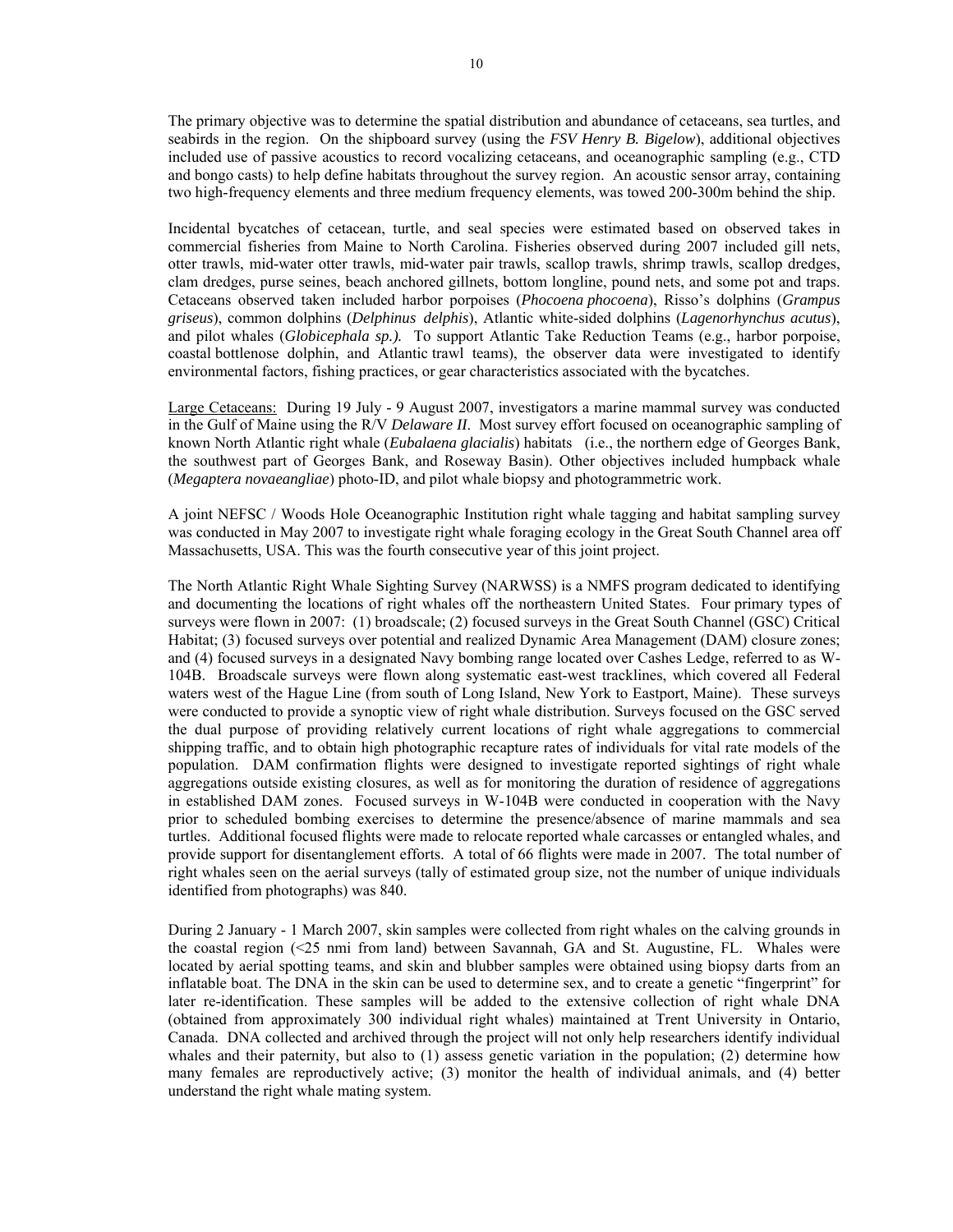A 14 month large-scale passive acoustic study conducted in the Stellwagen Bank National Marine Sanctuary concluded in early 2007. The project involved collaboration between NMFS, the Sanctuary Office, and Cornell University. Ten passive acoustic recording units, which were deployed and retrieved every three months, recorded all biological and anthropogenic sounds between 5 and 1000Hz. Analyses are underway of the acoustic distribution and occurrence of right whales, humpback whales, fin whales<br>(Balaenoptera physalus) and selected fish species. Project details are available at: (*Balaenoptera physalus*) and selected fish species. http://stellwagen.noaa.gov/science/passive\_acoustics.html. Anthropogenic noise and vessel movements are now being mapped relative to biological activity and occurrence. This study led to the award of a 3-year National Oceanographic Partnership Program grant for 'developing an ocean observing system for largescale monitoring and mapping of ocean noise throughout the Stellwagen Sanctuary'. This latter investigation was initiated in October 2007 and will continue into 2010.

Scarification analyses of right and humpback whales continued in 2007. These analyses are used to monitor interactions between whales and fishing gear.

Work continued with the New England Aquarium and University of Rhode Island to update the North Atlantic Right Whale Individual ID catalogue and right whale sightings data bases.

Pinnipeds: In 2007, harbor seal (*Phoca vitulina*) and gray seal (*Halichoerus grypus*) scat samples were collected at several major haul-out sites around outer Cape Cod and eastern Nantucket to determine the diet and diseases of seals in these regions.

Aerial monitoring of gray seal recolonization and pup production in New England waters continued in 2007. A total of 13 aerial seal surveys were accomplished, 9 in Massachusetts and 4 in Maine.

Inter- and intra-specific behavioral interactions of harbor and gray seals were observed at two major haulout sites on Cape Cod

## g) Turtles

The NEFSC collaborated with academics, industry groups, and researchers from other NMFS science centers to assess and reduce sea turtle bycatch in U.S. commercial fisheries in the Northwest Atlantic Ocean. In 2007, research efforts were focused on Mid-Atlantic bottom trawl fisheries, Mid-Atlantic sea scallop (dredge and trawl) fisheries, and Mid-Atlantic gillnet fisheries.

In the Atlantic sea scallop fishery, NEFSC staff conducted both bycatch analyses and gear research. Observed turtle interactions with commercial vessels in the U.S. sea scallop dredge (2005) and trawl (2004 and 2005) fisheries were used to estimate bycatch of loggerhead sea turtles (*Caretta caretta*) in the mid-Atlantic region. In addition, NEFSC continued to work with the scallop fishing industry to further modify and test a scallop dredge designed to reduce the likelihood of sea turtle injuries during commercial scalloping operations.

## 3. Studies of Fishing Operations

In 2007, NEFSC observers were deployed on 2,989 trips aboard commercial fishing vessels. The kept and discarded catch was weighed or estimated for all observed hauls. Estimated kept weights were obtained for all unobserved hauls. Length frequencies were recorded and age structures were collected from a portion of observed hauls. NEFSC observers recorded 195 marine mammal incidental takes, 41 sea turtle incidental takes, and 180 seabird incidental takes. For most of these animals, take information was recorded including animal condition, length and other relevant body measurements, as well as species identification characteristics. Tissue samples were collected from many of these animals, and often the entire animal collected when possible.

a) New England and Mid-Atlantic Sink Anchored Gillnet Fisheries

In the sink anchored gillnet fishery, 857 trips were observed with a total of 3,585 gear retrievals. There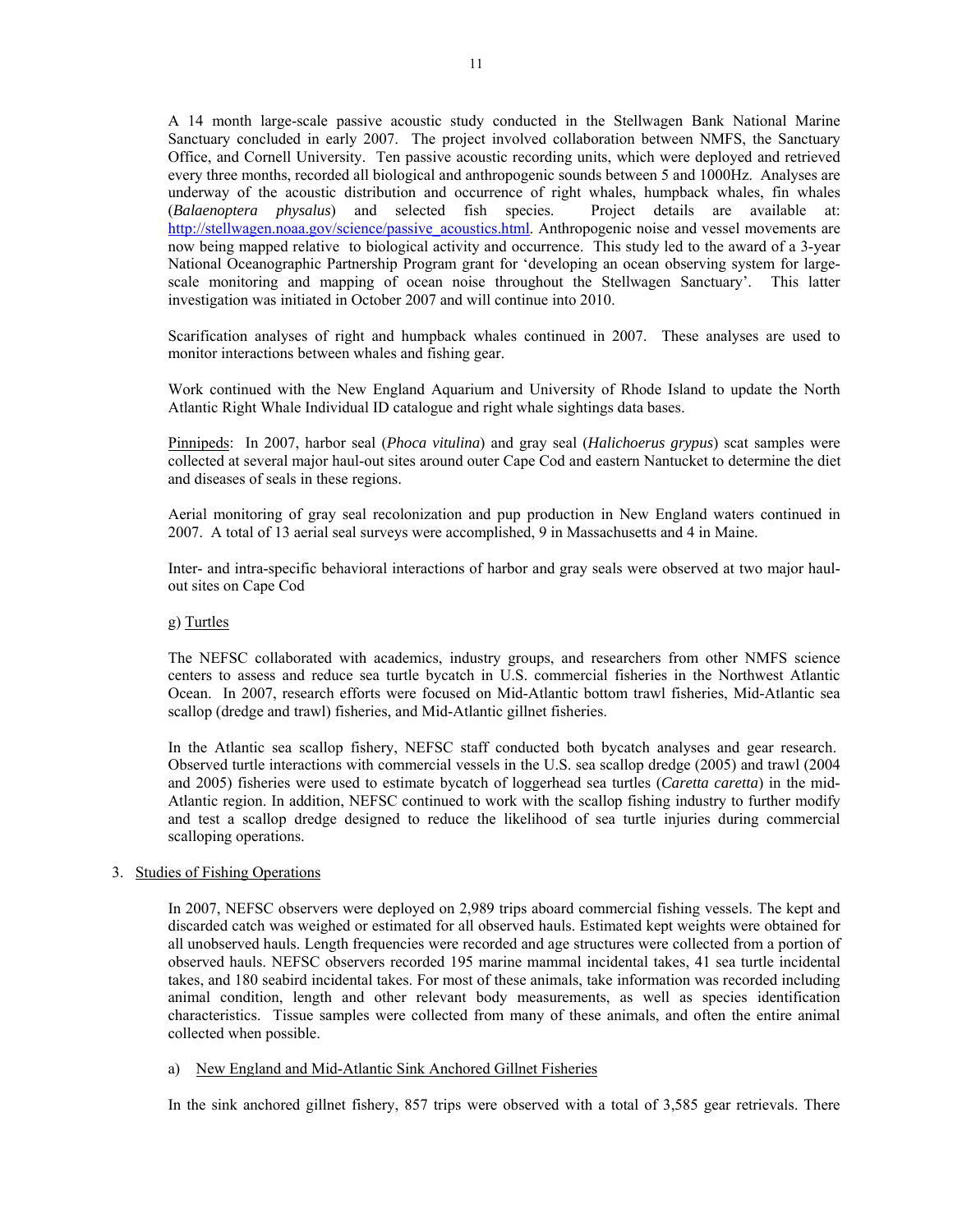were 156 observed marine mammal takes in this fishery (80 gray seals, 35 harbor porpoises, 18 unidentified seals, 12 harp seals, 6 harbor seals, 2 unidentified porpoise/dolphins, 1 Risso's dolphin, 1 common dolphin and 1 unidentified toothed whale). There were also 121 seabird takes observed in this fishery.

## b) Float Drift Gillnet Fishery

In the float drift gillnet fishery, 49 trips were observed with a total of 144 gear retrievals. No marine mammal, sea turtle, or seabird takes were observed in this fishery.

## c) Otter Trawl Fisheries

In the bottom otter trawl fishery, 1,120 trips were observed with a total of 14,848 gear retrievals. In addition, there were 3 twin trawl trips with 23 gear retrievals, 18 midwater trawl trips with 49 gear retrievals, 37 scallop trawl trips with 38 gear retrievals, and 14 shrimp bottom otter trawl trips with 60 gear retrievals. In the bottom otter trawl fishery, there were 32 observed marine mammal takes (10 gray seals, 5 Atlantic white-sided dolphins, 5 pilot whales, 3 common dolphins, 3 harbor seals, 2 unidentified marine mammals, 1 harbor porpoise, 1 unidentified porpoise/dolphin, 1 unidentified seal, and 1 unidentified whale). There were also 26 loggerhead turtle, 1 Kemp's ridley and 1 leatherback turtle takes, and 13 seabird takes in this fishery. No marine mammal, sea turtle or seabird takes were observed in the twin trawl fishery. In the mid-water trawl fishery, there was 1 Atlantic white-sided dolphin, 1 common dolphin, and 1 pilot whale taken. In the scallop trawl fishery, there were 5 loggerhead turtle and 1 unidentified hardshell turtle takes. No marine mammal, sea turtle or seabird takes were observed in the shrimp bottom otter trawl fishery.

## d) Sea Scallop Dredge Fishery

In the sea scallop dredge fishery, 366 trips were observed with a total of 24,606 gear retrievals. There were 4 loggerhead turtle, 1 Kemp's ridley turtle and 7 seabird takes observed in this fishery.

# e) Conch Pot Fishery

No conch pot trips were observed in 2007.

# f) Scottish Seine Fishery

No Scottish seine trips were observed in 2007.

# g) Sink Drift Gillnet Fishery

In the sink drift gillnet fishery, 331 trips were observed with a total of 2,036 gear retrievals. There were 2 observed marine mammal (1 harbor porpoise and 1 humpback whale), 1 leatherback turtle and 5 seabird takes in this fishery.

## h) Anchored Floating Gillnet Fishery

In the anchored floating gillnet fishery, 7 trips observed with a total of 9 gear retrievals. No marine mammal, sea turtle, or seabird takes were observed in this fishery.

## i) Mid-water Pair Trawl Fishery

In the mid-water pair trawl fishery, 30 trips were observed with a total of 53 gear retrievals. No marine mammal or sea turtle takes were observed in this fishery. There were 30 seabird takes observed in this fishery.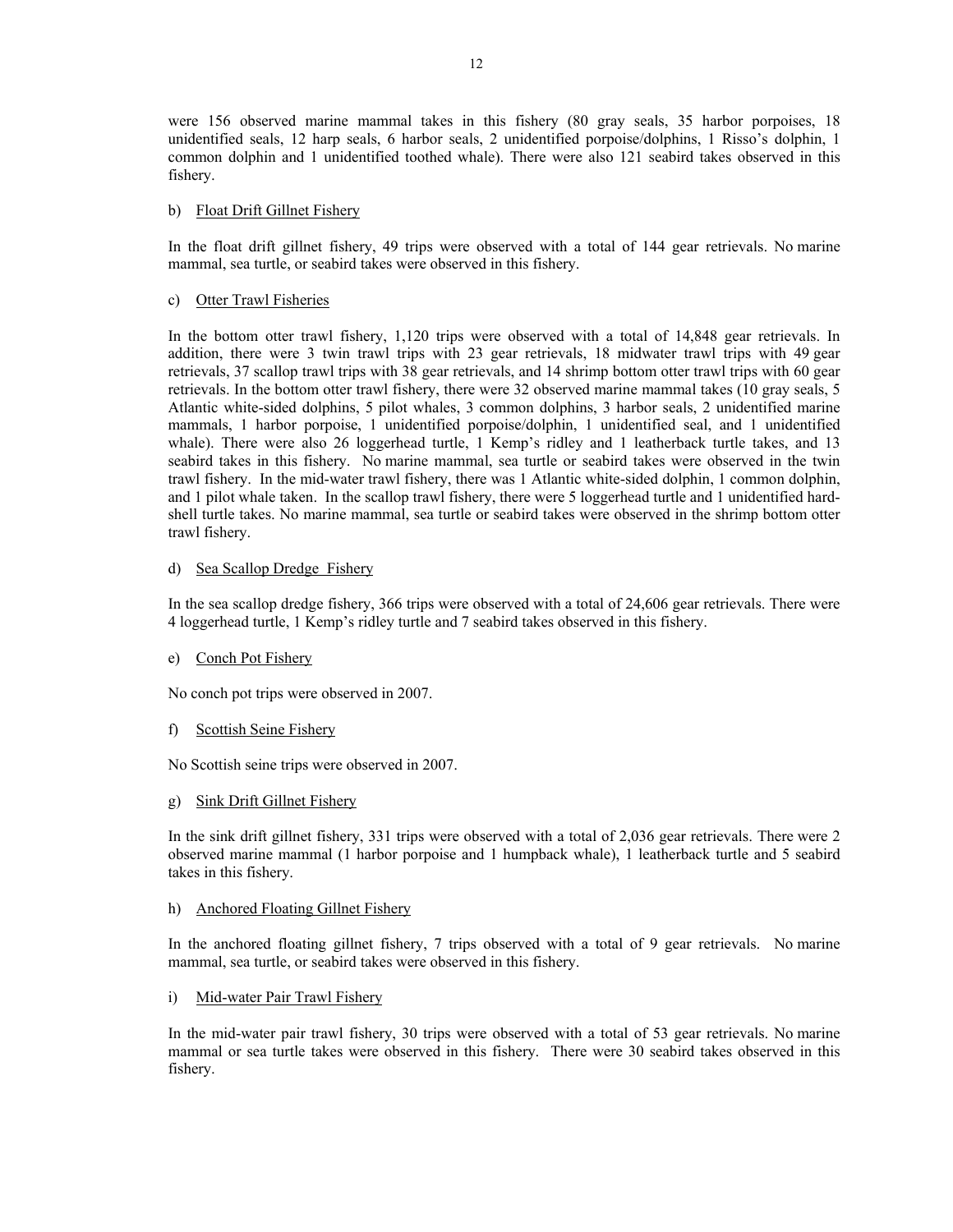#### j) Bottom Longline Fishery

In the bottom long line fishery, 92 trips were observed with a total of 461 gear retrievals. There was 1 unidentified seal and 3 seabird takes observed in this fishery.

#### k) Beach Haul Seine Fishery

In the beach haul gillnet fishery, 27 trips were observed with a total of 27 gear retrievals. There was 1 Kemp's ridley take observed in this fishery. No marine mammal or seabird takes were observed.

#### l) Pound Net Fishery

No pound net trips were observed in 2007.

#### m) Handline Fishery

In 2007, 1 handline trip was observed with 3 gear retrievals, and 2 trolling trips observed with 6 gear retrievals. No marine mammal, sea turtle or seabird takes were observed on these trips..

## n) Herring Purse Seine Fishery

There were 15 herring purse seine trips with 28 gear retrievals observed in 2007. There was 1 unidentified seal take observed in this fishery. No sea turtle or seabird takes were observed in this fishery.

#### o) Menhaden Purse Seine Fishery

There were 2 menhaden purse seine trips with 2 gear retrievals observed in 2007. No marine mammal, sea turtle or seabird takes were observed in this fishery.

## p) Lobster Pot Fishery

No lobster pot trips were observed in 2007.

## q) Fish Pot Fishery

In 2007, 7 hagfish pot fishing trips were observed, with a total of 79 gear retrievals. No marine mammal, sea turtle or seabird takes were observed in this fishery.

## r) Conch Pot Fishery

One conch pot trip with 94 gear retrievals was observed in 2007. No marine mammal, sea turtle or seabird takes were observed in this fishery.

#### s) Red Crab Pot Fishery

In 2007, 2 red crab pot fishing trips were observed with 43 gear retrievals. No marine mammal, sea turtle or seabird takes were observed in this fishery.

## t) Clam Dredge Fishery

In the clam dredge fishery, 4 trips were observed in 2007 with a total of 138 gear retrievals. No marine mammal, sea turtle or seabird takes were observed in this fishery.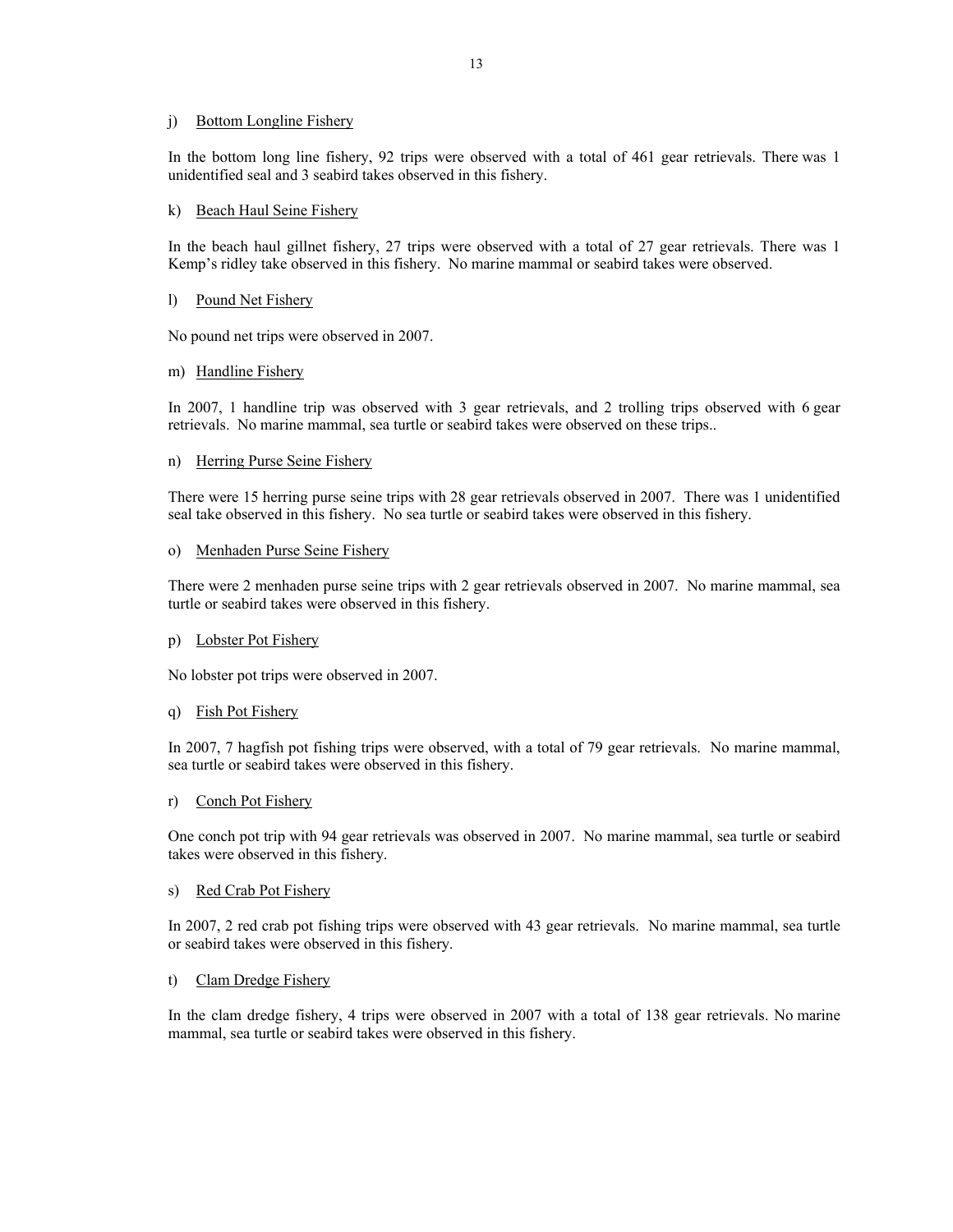#### 4. Population Dynamics Research

#### a) Atlantic Salmon Research

Atlantic salmon in eight rivers of Maine have been formally listed as endangered under the United States Endangered Species Act, and a biological review of the remaining Atlantic salmon populations in the State has recently been finalized. Spawning populations have dwindled over the years, and both smolt escapement and ocean survival rates have declined. Research programs conducted by the NEFSC, in conjunction with various agency and private partners, are designed to better understand the factors contributing to these declines. Research activities include a variety of field projects in natal rivers, in estuaries, and at sea. These data are used extensively in support of ICES stock assessment activities and NASCO management activities.

Field research in 2007 focused on obtaining smolt production estimates and monitoring of fishery removals on the high seas. Smolt production in various rivers is monitored through the use of in-river traps. Trapping programs either generate population estimates via mark-recapture techniques or provide qualitative estimates via index monitoring. Investigations were undertaken to examine the feasibility of monitoring smolt emigration through non-invasive sampling with the Dual Frequency Identification Sonar technology (Didson). A large hatchery smolt tagging program has provided information useful in characterizing smolt emigration and adult returns in relation to stocking practices. Preliminary results from these studies indicate differential migration success in relation to stocking location and time. The effect that stocking location and time have on marine survival will also be evaluated via subsequent adult returns of marked hatchery fish. Telemetry studies have identified significant mortality during the transition to the marine environment for both wild and hatchery reared smolts. Zones of increased mortality have been identified and potential causal mechanisms (poor physiological condition, predation) are being investigated through follow-up studies. Monitoring the West Greenland fishery and collecting biological data and fishery statistics continued as well. These data are provided directly to ICES and are required for North American run-reconstruction modeling and for developing catch advice for this fishery. All of these studies will contribute to recommendations for additional measures to be considered to halt the decline and restore the resource.

## b) Study Fleet

The Northeast Fisheries Science Center (NEFSC) administers and coordinates a cooperative research program in the northeastern USA in which commercial fishing vessels provide more accurate, detailed (temporally and spatially), and comprehensive data. This study fleet concept focuses on using electronic reporting mechanisms for recording haul-based data, as compared to trip or sub-trip paper records typical of vessel logbooks in the northeast. Study fleet vessels are equipped with an electronic logbook (ELB) system that allows fishermen to record fisheries-dependent information at scales equivalent to those in the Northeast Fishery Observer Program (NEFOP). The ELB system comprises: (a) a laptop computer with ELB software installed, fishermen enter trip, effort, and catch information; (b) a gear-mounted temperaturedepth (TD) probe; and (c) laptop integration with existing vessel electronics (global positioning system (GPS), vessel monitoring system (VMS) and depth sounder). Study fleet fishermen receive training on the use of the ELB system and on proper catch reporting protocols.

A stable electronic recording system has been developed and field tested. Fishermen enter trip, haul, and catch information into the ELB software, which provides detailed haul-by-haul information on the location and timing of commercial catches. At the end of a trip, ELB trip data files are transmitted to the NEFSC using a vessel's existing Vessel Monitoring System (VMS); raw trip data are typically available for audit within two hours of the end of a trip. The polling rates of a vessel's GPS feed and that of the temperature depth probe can be adjusted according to study requirements; typical settings are 20 seconds and 1:30 minutes respectively. Monthly visits to each vessel allow field scientists to collect the large GPS data files, TD probe data and maintain an interactive relationship with fishermen. Post-processing of these data provide high-resolution information on the location, timing and duration of fishing effort, and the resulting catches.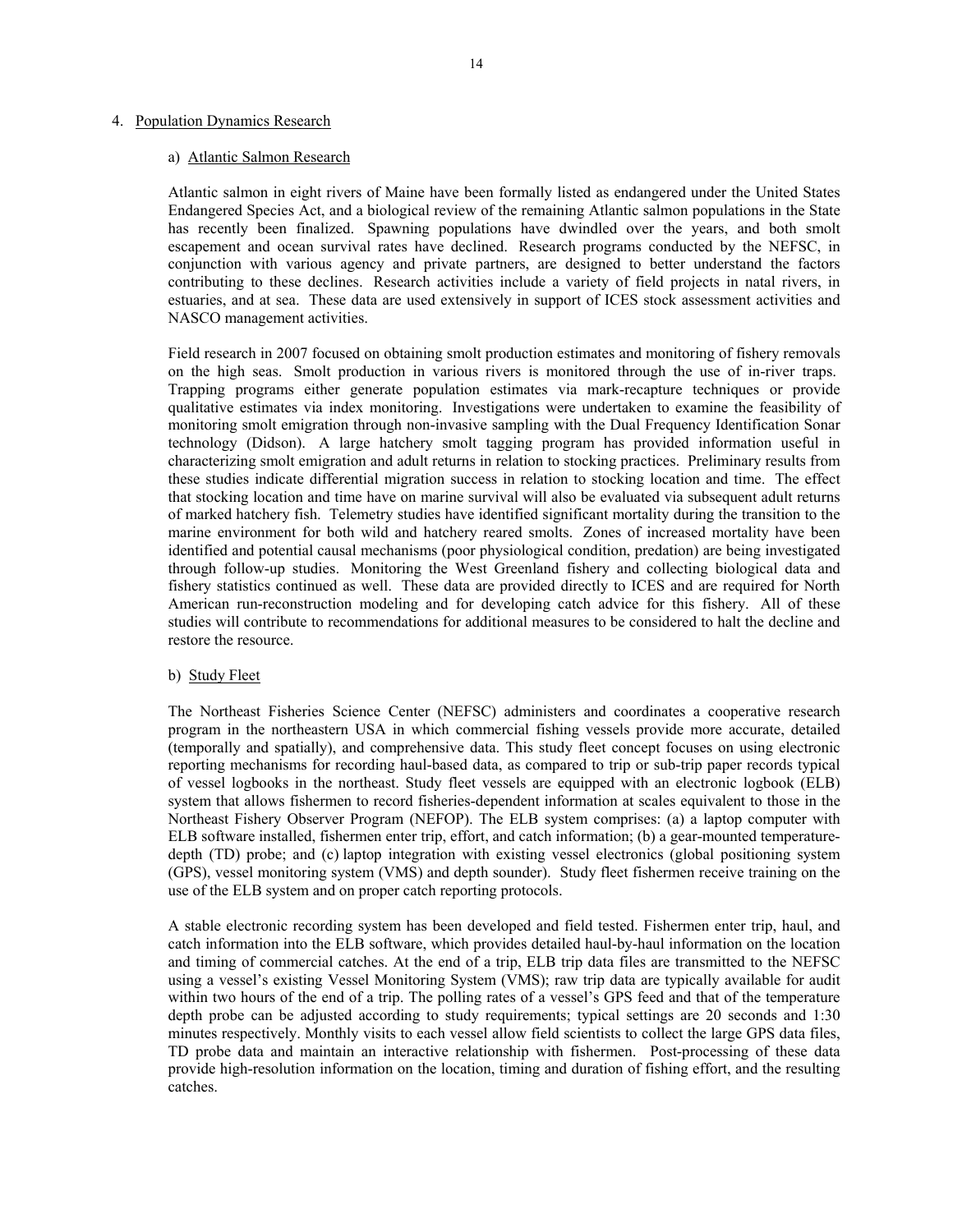The Study Fleet Pilot Program (phases I, II) focused on software development, satellite communications and rigorous testing. Analyses of catch data collected in these phases indicated that while Study Fleet catch data represented an improvement over that provided in the mandatory paper logbooks, fishing vessel trip reports (VTRs); the data were still not comparable to the data collected by the NEFOP. To address this shortcoming, Phase III activities were initiated in September 2005 and have focused on working cooperatively with six (6) study fleet participants to refine and finalize standard recording protocols for self-reported study fleet fisheries data. Field personnel have conducted initial time-in-motion studies to observe the flow of fishing operations onboard various vessels and have discussed viable catch sampling and sub-sampling procedures with captains and crew. Additionally, field scientists have performed baseline catch sampling that can be compared to the fishermen's self-recorded estimates. The level of agreement between technician and self-reported catch data is being used to establish a baseline with which to asses the efficacy of any standard protocols which will be implemented.

Limited deployments in 2007/2008 have concentrated on small, data-poor fisheries which lack sufficient observer coverage in an attempt to improve estimates of fishing effort used in stock assessments. Software utility is limited in fixed gear fisheries with overlapping trips (previously deployed gear is hauled then reset and left to soak). However, these limitations will be addressed in the next software version which is currently under development.

Developmental work has begun on the integration of radio frequency identification (RFID) tag technology to improve the accuracy of long line gear deployment estimates. The use of RFID tags deployed at regular intervals along a main line will lead to more accurate and precise estimates of main line length and hook counts. Current development is proceeding with cooperation from four tilefish permit holders and aims to improve the catch per unit effort (CPUE) estimates of this data poor fishery. The data provided for current assessment methods result in a single CPUE estimate per trip. RFID integration will allow CPUE estimates to be determined on a daily or possibly a haul by haul basis.

## c) Stock Assessment Methods Development

Many national and international studies have concluded that stock assessments should evaluate resource status using a number of different analytical approaches. This provides some indication of the robustness of conclusions regarding stock status. To this end, NEFSC researchers have been collaborating with other NOAA fisheries scientists to develop a standardized suite of methods collected into a software Atoolbox@. The NOAA Fisheries Toolbox (NFT) incorporates a wide range of methods, such as virtual population analysis, reference point estimation, surplus production and forward-projection methods, into a stable environment with tested software products. The NFT is used for many routine assessment tasks. Work on the package continues to incorporate more modules, to test software for reliability, and to make the NFT more user-friendly. A total of 16 packages are now included in the toolbox. Additional modules are under development. The population simulator has been enhanced to allow for model testing with multiple stochastic realizations of simulated datasets containing the same error structure for multiple models. The complete package may be accessed at http:/nft.nefsc.noaa.gov (note that a password is no longer required).

In 2007, the NFT website was significantly upgraded to improve the ability to locate and compare software packages. The new look and feel of the website is more pleasing as well. Version numbers and dates of most recent update allow quick determination of the most recent version of a software package. Enhanced graphic and data entry features have also been added to most programs. A new statistical catch at length program (SCALE) has been added and a major update to ASAP and SS2 have also been made. The programs available continue to be updated and new programs are expected in 2008, including a lengthbased approach to estimate total mortality and a combination of packages to allow Management Strategy Evaluations.

## d) Biological Studies

Ongoing sea scallop research at NEFSC includes analyses of spatial management measures including both rotational and long-term closures, analysis of sea scallop growth, optical methods of enumerating scallops and other benthic invertebrates, environmental predictors of recruitment, and dynamic length-based stock assessment models.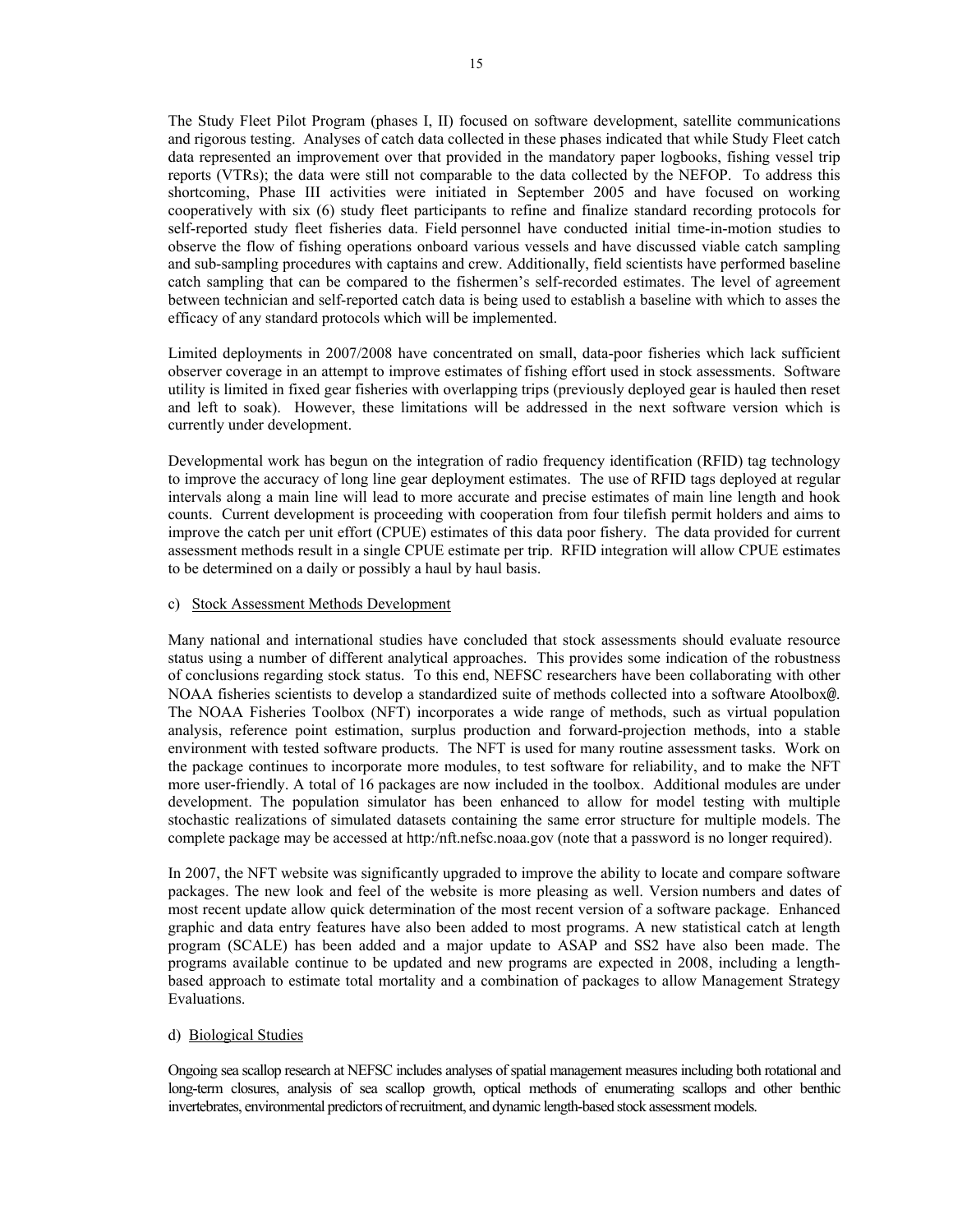#### e) Tagging Studies

In 2003, a yellowtail flounder cooperative tagging program was initiated by the Northeast Fisheries Science Center (NEFSC) to address some of the major sources of uncertainty in the yellowtail flounder assessments. Using both conventional disc tags and archival tags, the study is designed to estimate: (a) movements of yellowtail among stock areas; (b) mortality of yellowtail within stock areas; and to (c) monitor yellowtail growth rates.

 A comprehensive outreach system (including reward posters, brochures, websites (http://www.cooperative–tagging.org), annual letters to yellowtail fishermen, press releases, and a toll free number (1-877-826-2612)) is used to improve reporting of tags from the commercial fishery. Rewards for reporting tags include \$1000 lottery tags, \$100 high-reward tags, and \$100 for data-storage tags. Every fisherman reporting a recapture is contacted via phone and is sent a 'thank you' letter with a map detailing the movements of the tagged fish. Additionally, fishermen returning data-storage tags receive \$100, and are also provided with the temperature and pressure profile plots from the data-storage tag.

All of the tagging and tag-recapture data are loaded into a fully-relational database (maintained by the NEFSC) which has the capability to quickly summarize the data in various ways and to generate GIS maps.

To date, over 45,000 tags have been released with more than 3,600 reported recaptures. Eight percent of all lottery tags have been returned, including 13% of the \$100 high-reward tags and 10% of the data-storage tags. The relative return rate of lottery to high-reward tags implies a 59% reporting rate, which is exceptional for a commercial fishery. Preliminary analyses of recaptured tags show frequent movements within the Cape Cod and Georges Bank stock areas, with less frequent movements among stock areas. The recapture data indicate: (a) 96% residence in the Cape Cod-Gulf of Maine stock area (with 3% movement to Georges Bank and 1% movement to Southern New England-Mid Atlantic); (b) 98% residence in the Georges Bank stock area (with 1% movement to Cape Cod-Gulf of Maine and 1% movement to Southern New England-Mid Atlantic); and (c) 47% residence in Southern New England-Mid Atlantic area (with 39% movement to Georges Bank and 14% movement to Cape Cod-Gulf of Maine).

Until recently, yellowtail flounder were thought to be a "sedentary" species, feeding on epibenthic fauna and residing in relatively shallow, sandy habitats. However, the information collected from the data-storage tags  $(n = 60)$  has revealed distinct off-bottom movements. These off-bottom movements typically occurred during evening hours between 18:00 and 22:00, lasting an average of four hours, with the fish ascending to an average of 15m off-bottom. The frequency of off-bottom movements differed geographically, averaging once every ten days in the Cape Cod-Gulf of Maine area and once every three days on Georges Bank. This suggests that the movement patterns inferred from the tag returns of the disctagged yellowtail likely indicate passive drift in mid-water currents, similar to the movement behavior observed in other flatfish species.

Although many tagged yellowtail flounder are still at large and recaptures continue to be reported, analytical approaches (i.e. movement-mortality modeling and simulation studies) are now being explored to determine the most appropriate model structures for incorporating the tagging study results into future yellowtail flounder stock assessment analyses.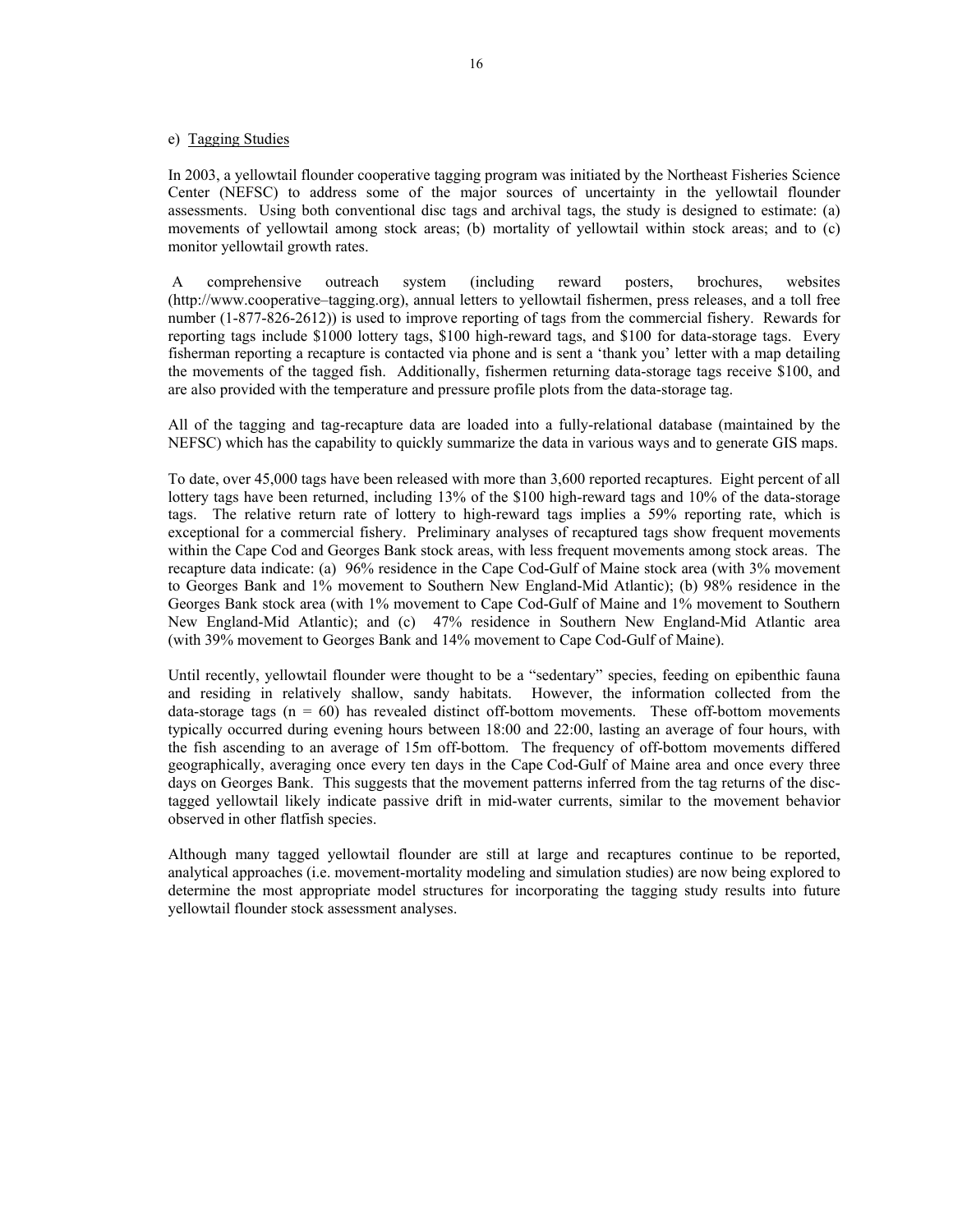

**Figure 4. NEFSC autumn bottom trawl survey biomass indices for Georges Bank haddock.**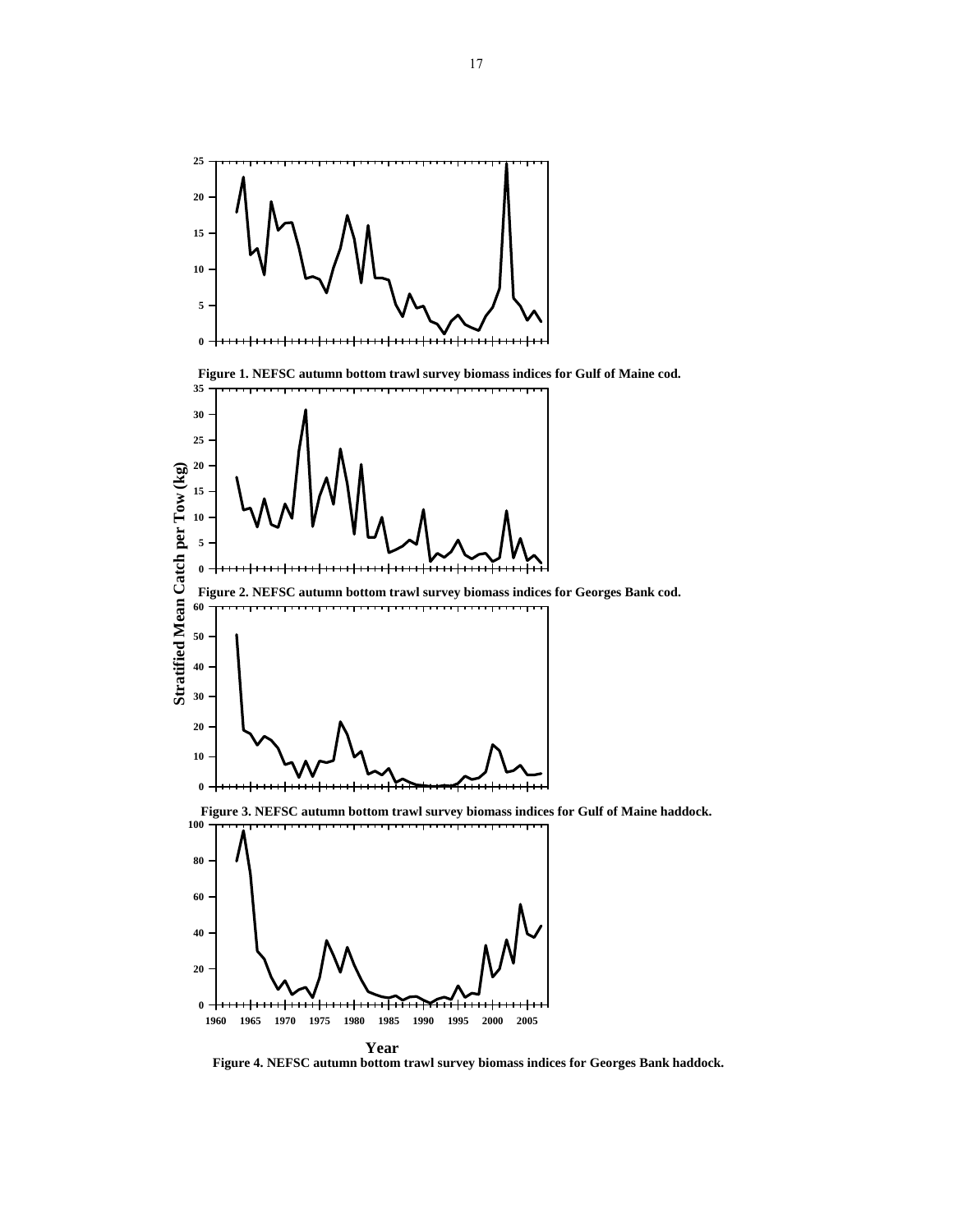

**Figure 8. NEFSC autumn bottom trawl survey biomass indices for Georges Bank yellowtail flounder.**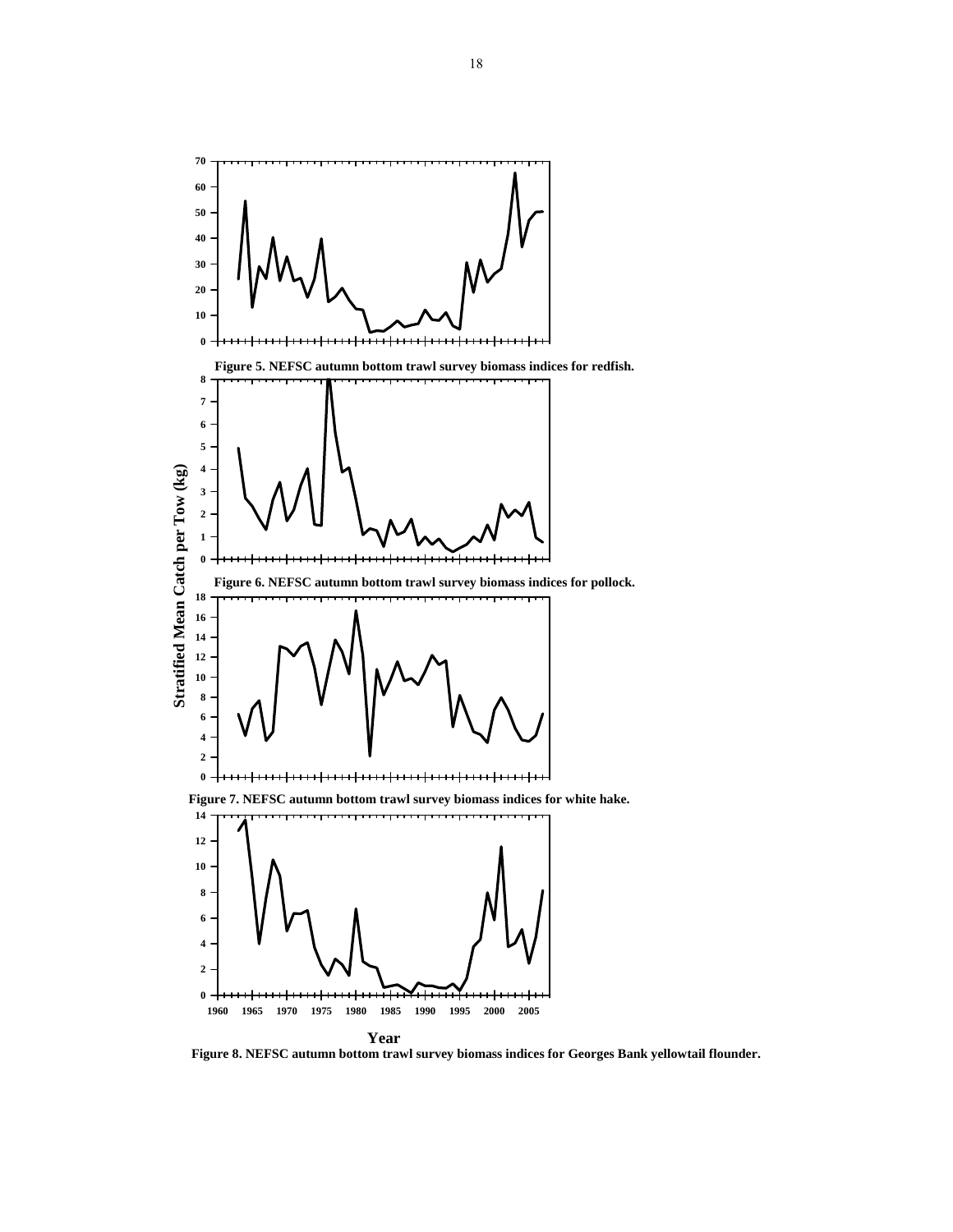





**Figure 12. NEFSC autumn bottom trawl survey biomass indices for witch flounder.**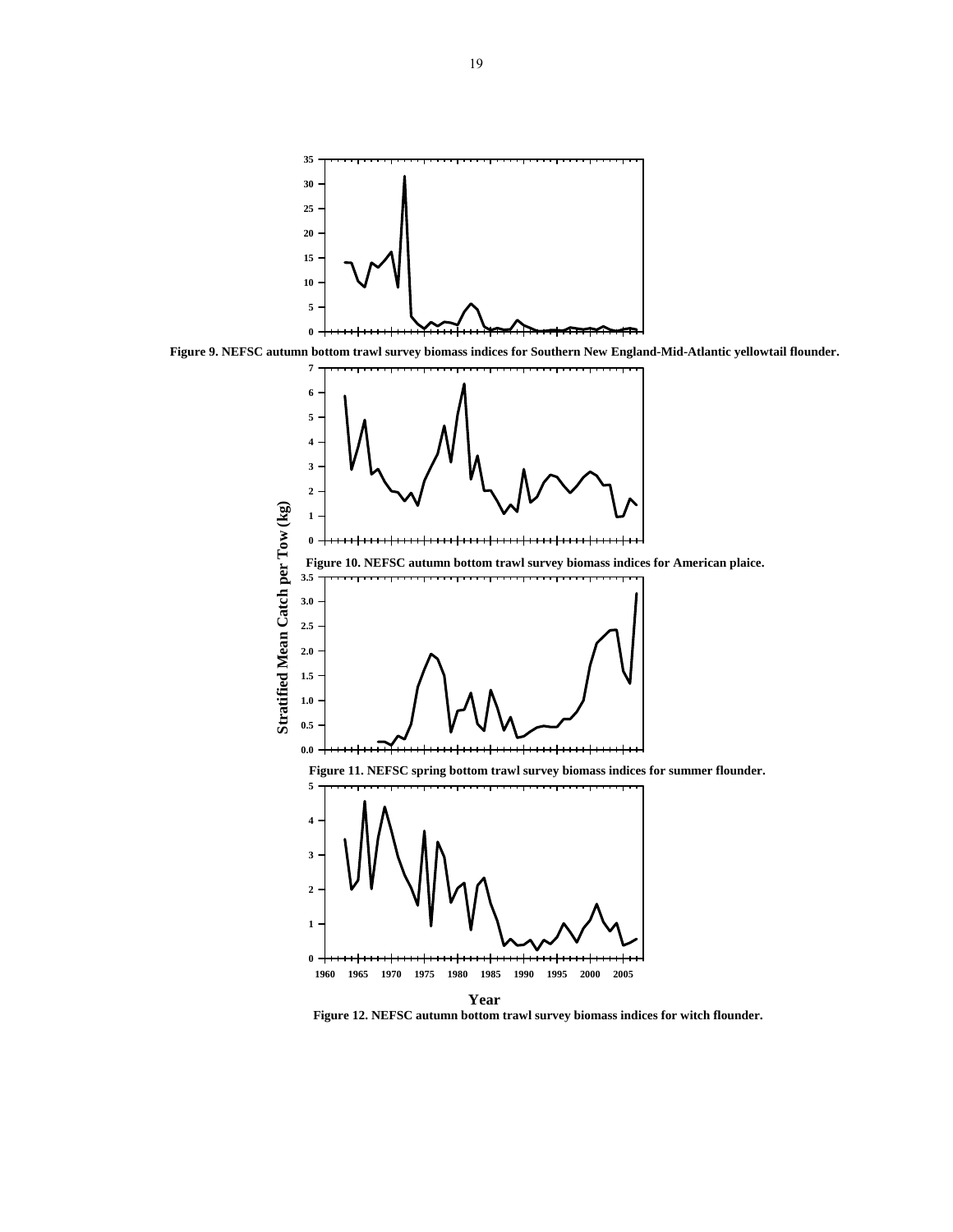

**Figure 16. NEFSC autumn bottom trawl survey biomass indices for southern silver hake.**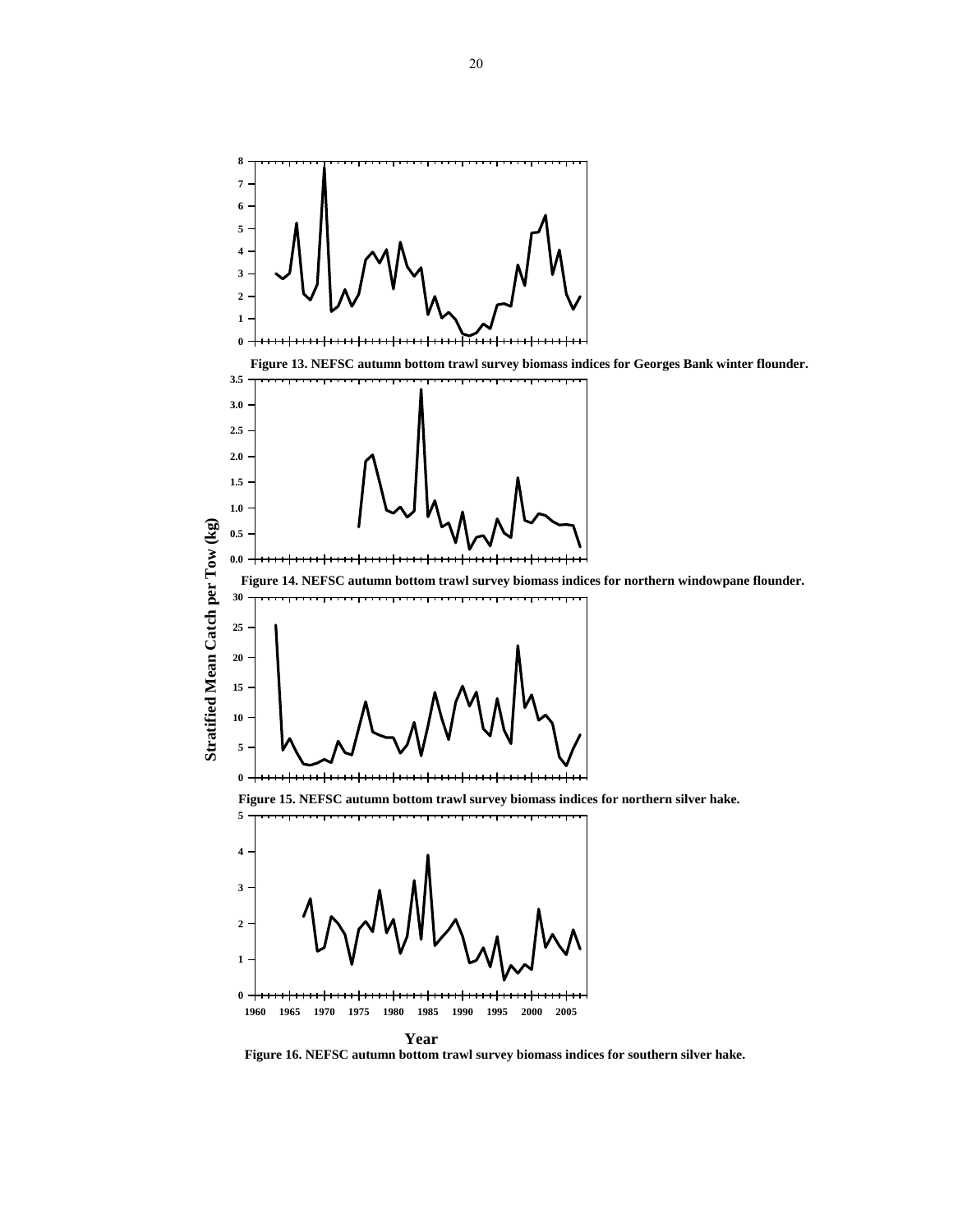

**Figure 20. NEFSC spring bottom trawl survey biomass indices for Atlantic mackerel.**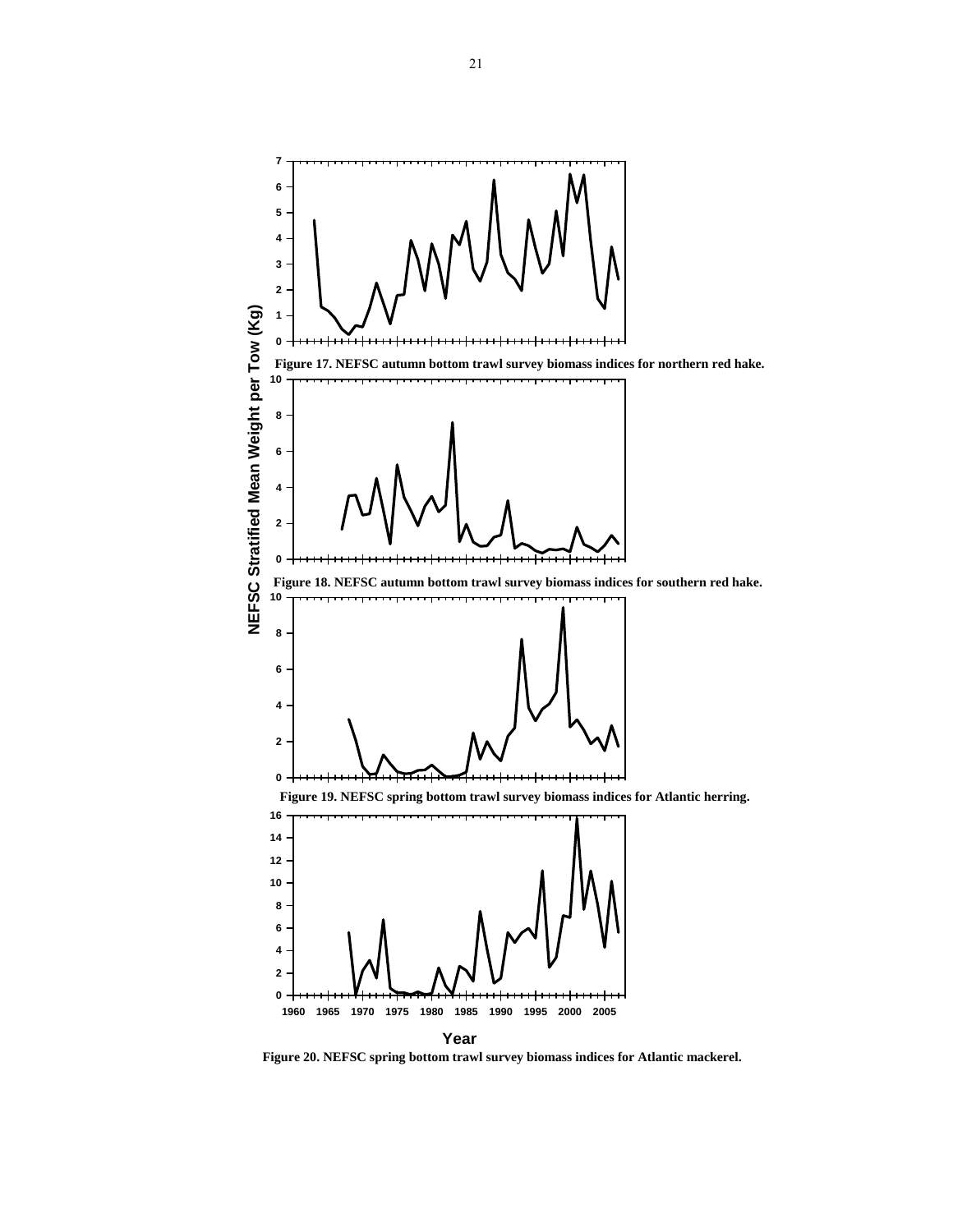

**Figure 23. NEFSC autumn bottom trawl survey abundance indices for** *Loligo***.**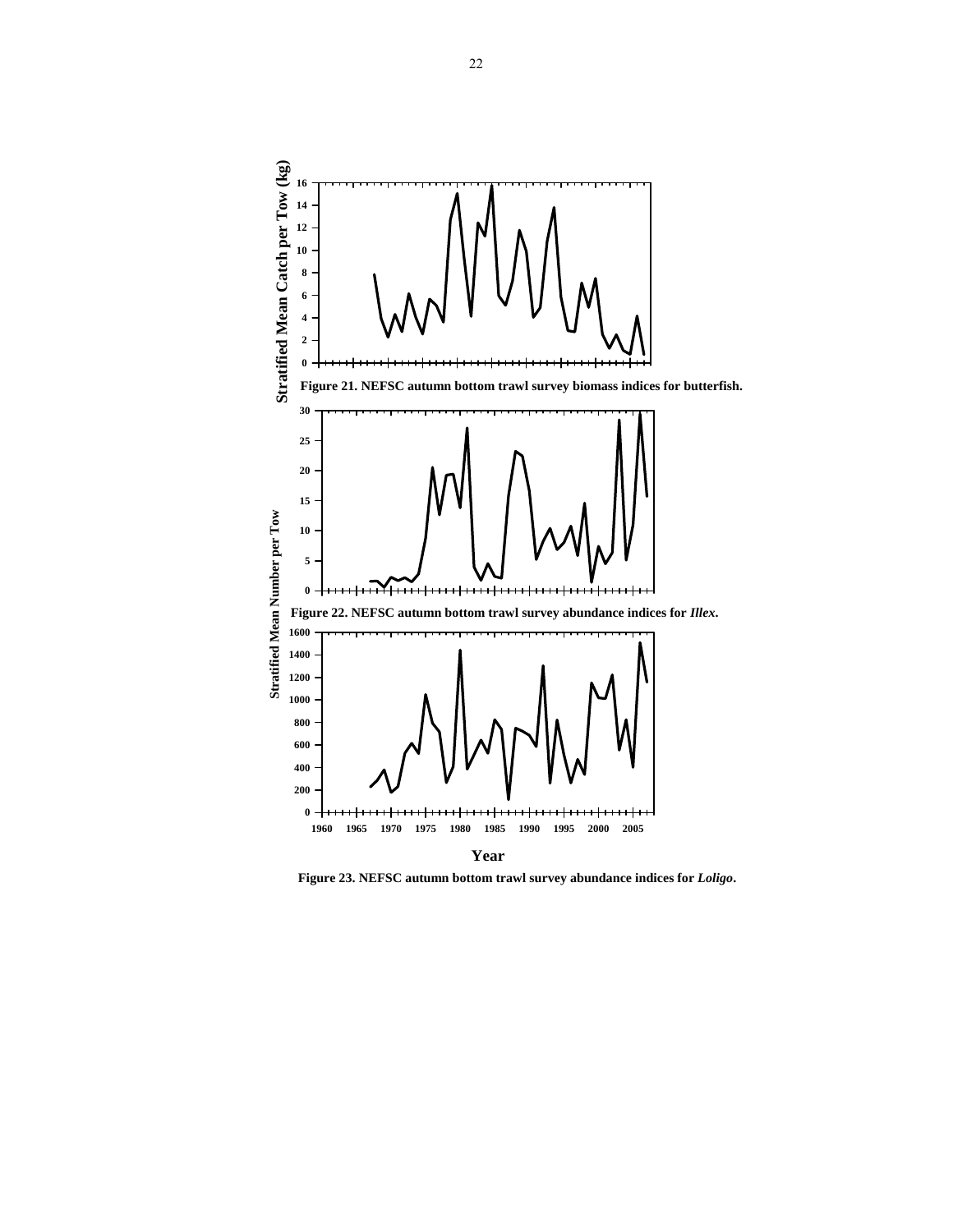

**Figure 27. NEFSC autumn survey biomass indices for winter skate.**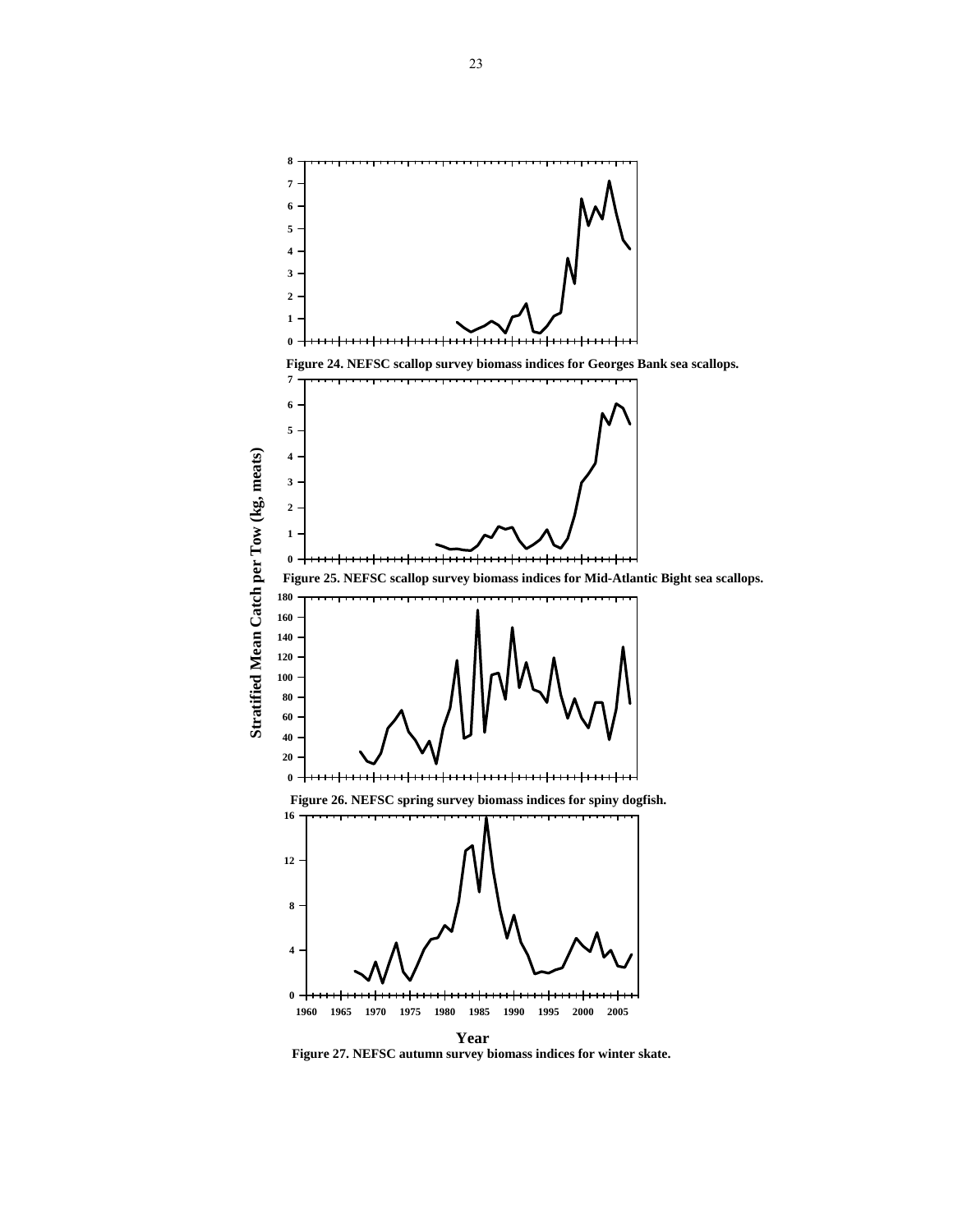

**Figure 31. NEFSC autumn survey biomass indices for smooth skate.**